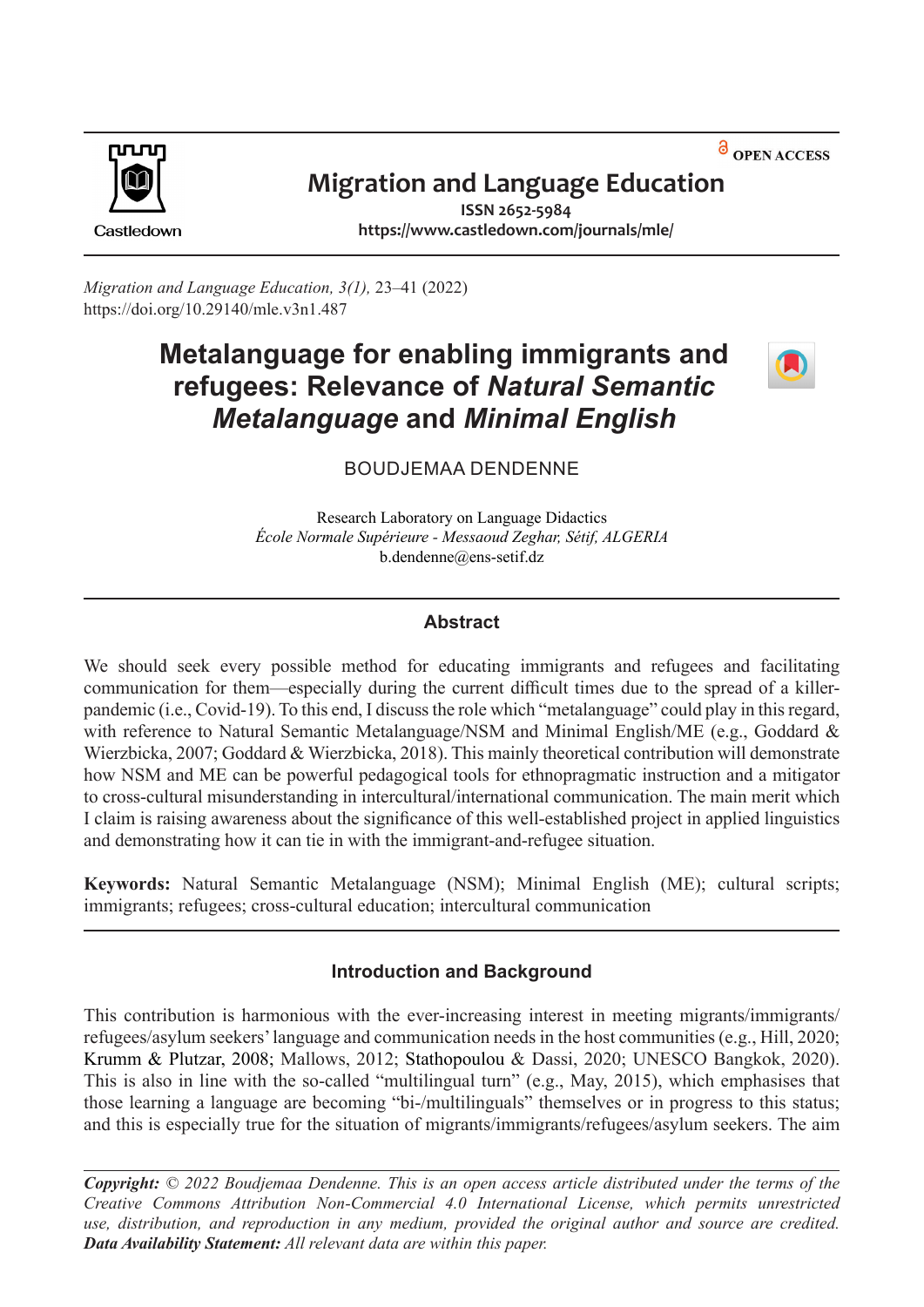of this contributions is to raise awareness about and demonstrate the usefulness of "metalanguage" in this context while shining light on a well-grounded project in applied linguistics. This is the so-called NSM and ME. The debated points have been previously addressed by the pioneer contributors in this area with regard to language learning and intercultural communication (e.g., Goddard & Wierzbicka, 2007). In the present paper, the usefulness of NSM and ME will be discussed and illustrated, showing their relevance to the immigrant-and-refugee situation. (From now on, I will refer to "immigrants" and "refugees" in particular; read below for the reason behind that).

As for defining "metalanguage," it is the analysis of the language used to talk about objects in the world; in other words, it is "language about another language" (Britannica, 1998). In this paper, I will debate the relevance of "metalanguage" to the situation of immigrants and refugees (henceforth I & Rs). The inevitable question that arises is why I & Rs in particular? In fact, many reasons stand out. First, I & Rs are obliged to deal with the host language/culture in real time and often without prior preparation, unlike the case of second/foreign language learners. Second, the time factor oftentimes plays against them and, thus, educational programmes addressed to I & Rs should take this into consideration. Third, the inability to cope with the new *linguaculture* (the language and its cultural dimension, Risager, 2015) could have adverse effects on I & Rs such as the failure to integrate into the target community or build a stable professional life there (e.g., Barker, 2018). Added to this is the rhetoric of some extreme far-right politicians who adopt an open hostile policy towards foreigners, especially in the European context (Krumm & Plutzar, 2008).

From the above, it comes as no surprise that language issues are positioned at the heart of the I & Rs' education, given that language is so tied to identity, migration process, and "psycho-social well-being"; moreover, linguistic diversity stands as a major challenge to educators (UNESCO Bangkok, 2020). Mastering the target community's language can obviously bring many benefits to I & Rs, ranging from "social acceptance, economic security and cultural understanding" (for adults) to being "the key to social and academic success at school" (for children) (Mallows, 2012, p. 3). However, it should be noted that integration requires, in addition to language education, active participation in the politics, society, economy, and culture of the host country (Krumm & Plutzar, 2008).

I am fully aware of the diverse characteristics of these two groups (i.e., immigrants and refugees), in addition to others like "asylum seekers" and "migrants." Based on the definitions by the International Rescue Committee (2018), I have prepared a recapitulative table (Table 1). Herein, I divided the four groups into two categories based on the willingness (or lack thereof) to leave one's country (examples in category1 are my own). Note that throughout this paper I will refer to "immigrants" and "refugees" (representative of the two categories) as if they are one homogeneous group for the sake of illustration only.

I will move on to discuss the theoretical framework: what is NSM and ME and what they are useful for? I will then explain and illustrate how NSM can be a powerful pedagogical tool for "ethnopragmatic" instruction. After that, I will debate how NSM can be an auxiliary language and when extended into ME, which is translatable to any world language, it can be readily employed in intercultural settings as a *lingua franca* (the chosen communicative medium used among those who do not share a common language, Seidlhofer, 2011). The discussion section will consolidate the issues raised in the paper and reflect on areas of conceptualization, practice, and research.

# **What are NSM and ME?**

NSM consists of a set of approximately sixty-five words (and word-like lexical constructions) that makes up a universal cross-linguistic semantic repertoire (Goddard & Wierzbicka, 2007) (see Table 2). Each of the items in Table 2 is a semantic prime. These semantic primes allow explicating language-specific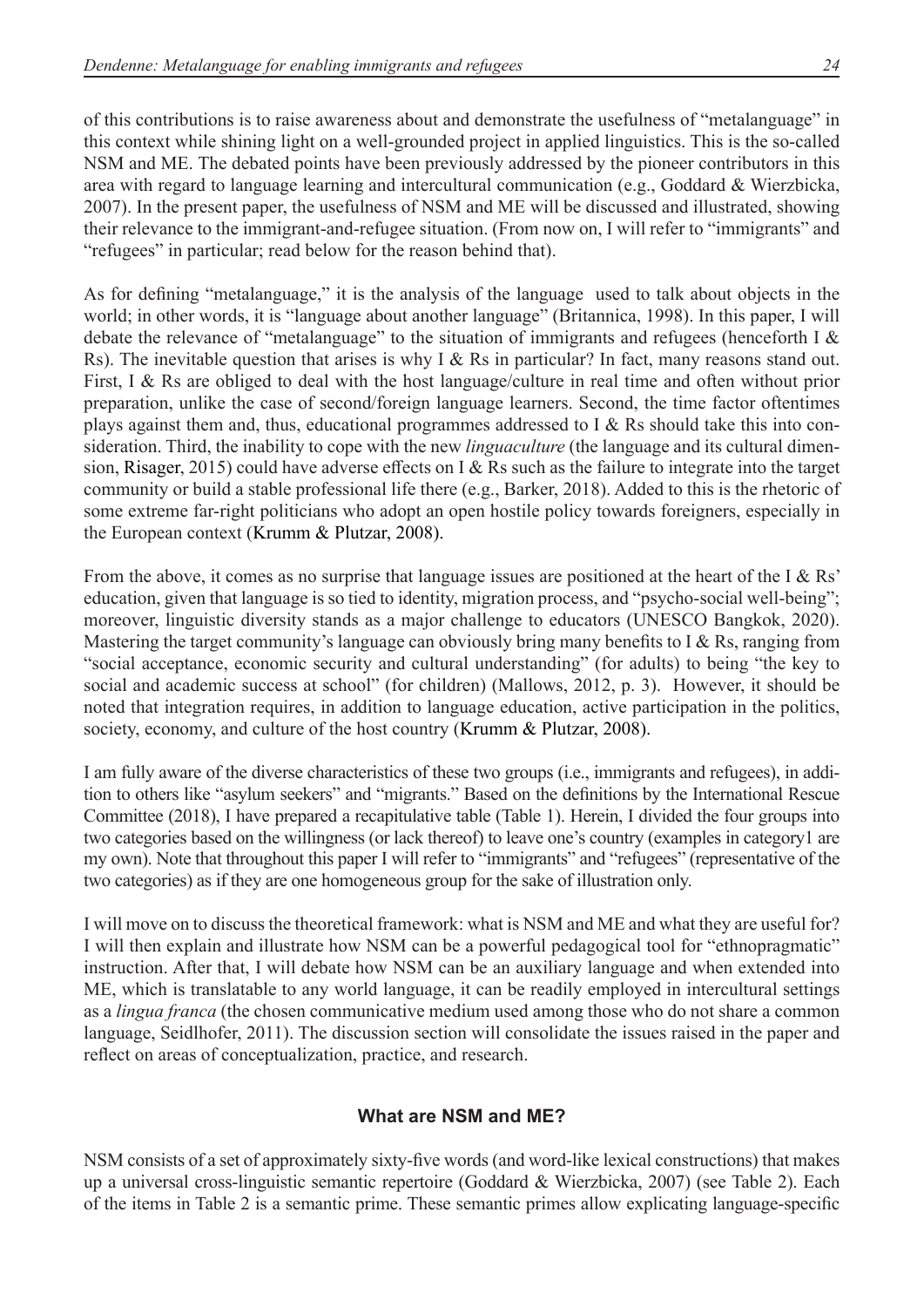|                                                                                                                                                                                                                                                                                 | <b>Category 1: Willingly</b>                                                                                                                                                       | <b>Category 2: Against One's Will</b>                                                                                                                                                  |                                                                                                                                                                                                                            |  |  |
|---------------------------------------------------------------------------------------------------------------------------------------------------------------------------------------------------------------------------------------------------------------------------------|------------------------------------------------------------------------------------------------------------------------------------------------------------------------------------|----------------------------------------------------------------------------------------------------------------------------------------------------------------------------------------|----------------------------------------------------------------------------------------------------------------------------------------------------------------------------------------------------------------------------|--|--|
| Immigrant                                                                                                                                                                                                                                                                       | <b>Migrant</b>                                                                                                                                                                     | <b>Refugee</b>                                                                                                                                                                         | Asylum seeker                                                                                                                                                                                                              |  |  |
| Someone who leaves<br>their country willingly<br>to settle in another<br>country, e.g., to seek<br>a secured job. After a<br>long and complicated<br>legal process, they can<br>become permanent<br>residents and then gain<br>citizenship - but remain<br>free to return home. | Someone who willingly<br>decides to leave to<br>a foreign country<br>(or within their own<br>country), usually<br>motivated by the quest<br>for better job/study<br>opportunities. | Someone who is<br>compelled to leave<br>their country because<br>of fear of, e.g., war,<br>prosecution, violence.<br>They cannot be back<br>home if the situation<br>does not improve. | Someone who flees<br>their country seeking<br>international protection;<br>their application for a<br>refugee status is still<br>being processed. Not<br>every asylum seeker<br>eventually acquires a<br>"refugee" status. |  |  |
| Someone from Somalia<br>who immigrates<br>to a Scandinavian<br>country to seek better<br>opportunities. They get<br>residence; then apply for<br>citizenship.                                                                                                                   | Someone from a<br>Maghreb country<br>traveling to Italy or<br>Spain for a seasonal<br>work.                                                                                        | Syrians in Lebanon who<br>fled their homeland due<br>to the civil war.                                                                                                                 | Someone from a central<br>American country who<br>heads to the USA (e.g.,<br>because of violence<br>in their countries) are<br>asylum seekers, even<br>if they make it to this<br>country "illegally."                     |  |  |

|  |  |  |  |  |  |  |  | Table 1 "Immigrant," "Migrant," "Refugee," & "Asylum Seeker": Defining Characteristics |
|--|--|--|--|--|--|--|--|----------------------------------------------------------------------------------------|
|--|--|--|--|--|--|--|--|----------------------------------------------------------------------------------------|

**Table 2** *Semantic Primes, English Exponents (Goddard & Wierzbicka, 2014, p. 12; Goddard, 2018, pp. 12–15)*

| Substantive                        | I~Me, You, Someone, People, Something~Thing, Body                                  |
|------------------------------------|------------------------------------------------------------------------------------|
| Relational substantive             | Kind, Part~Have Parts                                                              |
| Determiners                        | This, The Same, Other~Else                                                         |
| Quantifiers                        | One, Two, Some, All, Many~Much, Little~Few                                         |
| Evaluators                         | Good, Bad                                                                          |
| <b>Descriptors</b>                 | Big, Small                                                                         |
| <b>Mental predicates</b>           | Think, Know, Want, Don't want, Feel, See, Hear                                     |
| Speech                             | Say, Words, True                                                                   |
| Actions, events, movement          | Do, Happen, Move                                                                   |
| Location, existence, specification | Be (Somewhere), There is, Be (Someone/Something)                                   |
| Possession                         | (Is) Mine                                                                          |
| Life and death                     | Live, Die                                                                          |
| Time                               | Time~When, Now, Before, After, A Long Time, A Short Time, For<br>Some Time, Moment |
| Space                              | Place~Where, Here, Above, Below, Far, Near, Side, Inside, Touch                    |
| Logical concepts                   | Not, Maybe, Can, Because, If                                                       |
| Intensifier, augmentor             | Very, More                                                                         |
| Similarity                         | Like~as/Way                                                                        |

*Note:* "Primes exist as the meanings of lexical units (not at the level of lexemes). Exponents of primes may be words, bound morphemes, or phrasemes. They can be formally complex. They can have combinatorial variants (allolexes indicated by ~). Each prime has well specified syntactic (combinatorial properties)." (Goddard, 2009, p. 107).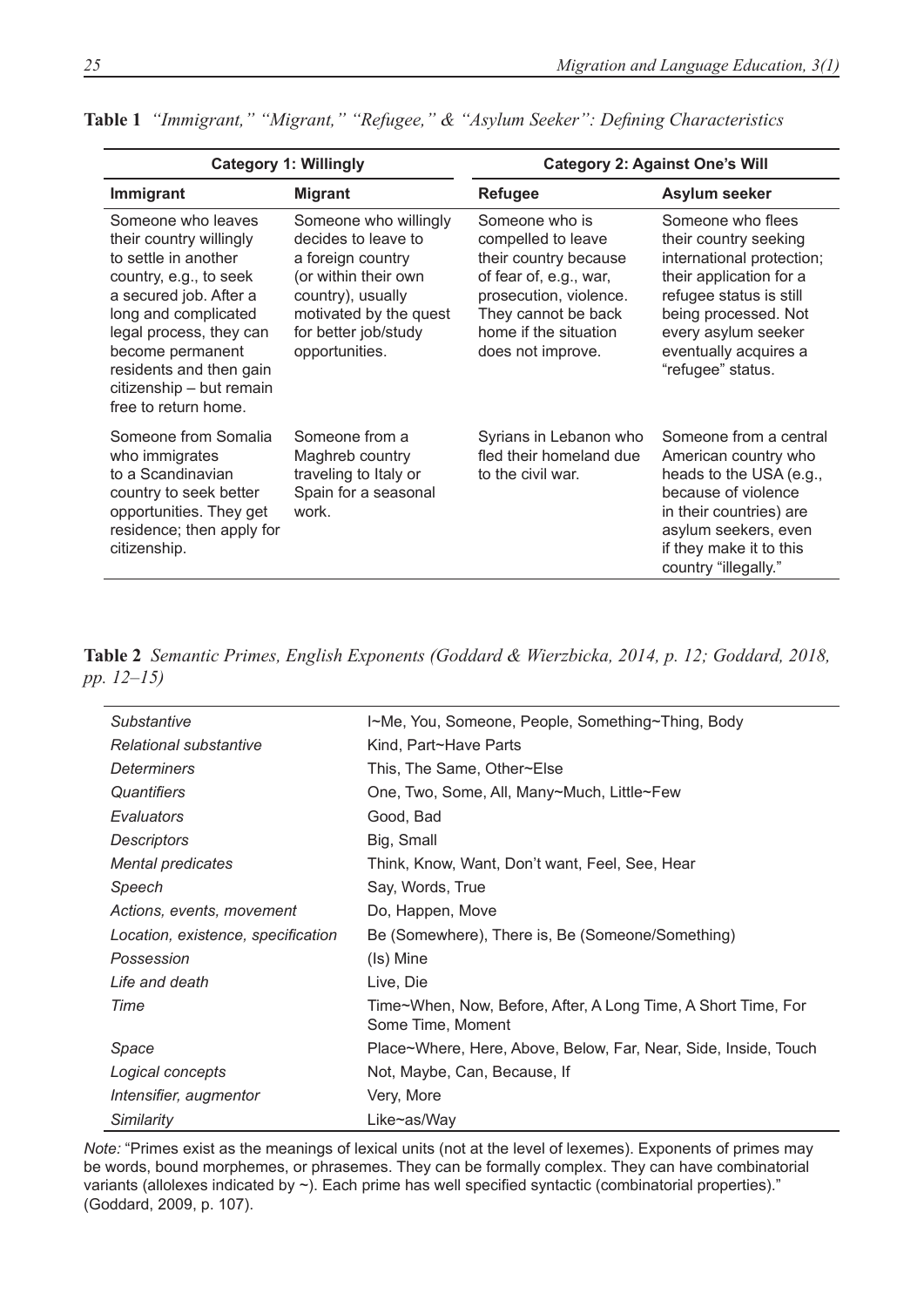words and formulating *cultural scripts* that help elucidate the communicative norms and "unpack" the nuances of cultural meaning in a comprehensible way to both members of a given cultural and foreigners alike (Goddard, 2009). NSM plays a decisive role where the translation of culturally-rooted terms and concepts across languages/cultures appears to fail. Moreover, the employment of such a metalanguage as an explanatory framework in cross-cultural studies challenges the ethnocentrism residing in the deployment of terms and expressions like *polite*, *impolite*, *high-context cultures*, *low-context cultures*, *power*, *distance*, *involvement* in depicting cultural practices, because they are not by any means culture-neutral (Goddard, 2004; Goddard & Wierzbicka, 2007). The striking advantage of this "core vocabulary" of semantic primes, which has its own strictly defined grammar, is that it makes possible the phrasing of cultural scripts that serve in explicating words, concepts, communicative practices, and behaviours of a given culture in a culture-neutral manner (Goddard & Wierzbicka, 2007).

It should be noted that some of the semantic primes might have variants and portmanteau words, which are also considered part of MSM, like *a lot* (variant of *much~many*), *well* (variant of *good*), *such* (variant of *like*), *it* (variant of *this thing*), and *both* and *very* (portmanteau words based on *all*) (Goddard & Wierzbicka, 2015).

To illustrate, Script 1 and 2 portray the ideal of avoiding direct requests and opting for interrogative requests respectively in the Anglo-English culture (culture of L1-English countries, especially UK and USA). As one of the linguists noted, these scripts might be easy to read but are way more difficult to write (Allan, as cited in Goddard & Wierzbicka, 2004).

#### **Script 1**

Many people think like this:

at many times when I want someone to do something, it is not good if I say something like this:

"I want you to do something, I think that you will do it because of this".

If I say this, this someone can feel something bad because of it.

(Goddard, 2009, p. 109)

#### **Script 2**

Many people think like this:

at many times when I want someone to do something, it can be good if I say something like this:

"It can be good if you do this. It can be good if you think about it".

(Goddard, 2009, p. 109)

The inclination to have a language that is easy to learn, non-Anglocentric, culture-neutral, and able to facilitate communication at the international level has urged NSM scholars to extend their "mini-English" into a "minimal English." In more recent works, Goddard and Wierzbicka (2015) have further elaborated on the vocabulary of NSM. NSM researchers have had to make concessions and include other vocabulary items to make communication possible via this metalanguage. In this regard, in addition to the list of the semantic primes (see Table 2), they have supplied universal and widespread "semantic molecules" and other useful words. These lexical items make up a 400-word repertoire. According to the researchers, the ME project "provides informed guidelines, based on linguistic research, about how to say important things in a clear and translatable way" (Goddard & Wierzbicka, 2015, p. 2).

As for semantic molecules, they refer to words that might be semantically complex but seem to be universal or near-universal as they contribute to explicating other more complex words. Semantic molecules include many semantically diverse categories: body-part (e.g., hand, mouth, eyes, head,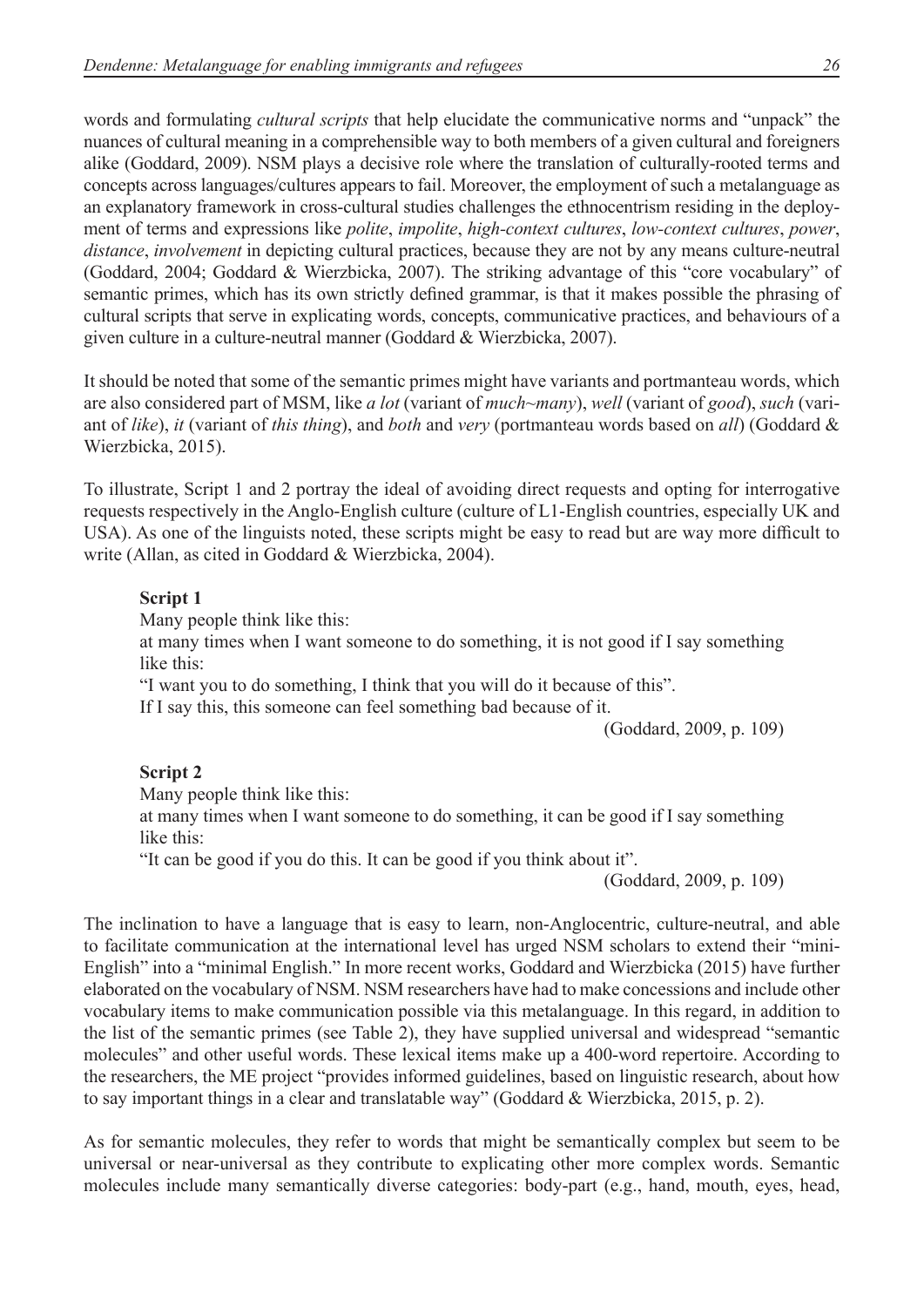skin, blood), biosocial (e.g., be born, children, men, women, mother, wife), physical (a thing, long, hard, soft, sharp, heavy, middle, around), environmental (sun, sky, ground, fire, water, day, night, light), biological (e.g., a creature, bird, fish, tree, grow, egg), everyday activities (eat, drink, sit, lie), other actions and activities (hold, make, kill, play, laugh, sing, dance), naming (be called), and manner (quickly, slowly).

There is another list of semantic molecules that groups an additional 100 or so prevalent words across the world's languages. Though some of them are culture-specific and may or may not belong to the language of the modern era, they are highly valued vocabulary items as their meanings constitute part of many other concepts. Moreover, they (or their near-equivalents) can be semantic molecules in other languages. This group is sub-categorised as follows: environmental (rain, wind, sea, sand, hot, cold), biological (e.g., dog, cat, horse, sheep, seeds, grass), times (year, day, month, week, clock), social places (house, building, room, school, hospital, church, bank), places where people live (the Earth, country, city, village), professions (doctor, nurse, teacher, soldier), food and household (e.g., sour, salt, sugar, bread, meat, flour, milk, oil, soup, potatoes, table, bed), materials (e.g., paper, iron, metal, glass, wood, thread, tobacco), transport and technology (car, plane, boat, train, road, wheel, wire, engine, machine, electricity, computer), markings (line, dot), literacy and media (read, write, book), abstract categories (number, colour, music), other words (game, ball; money, buy; God).

The last category encompasses useful words that deserve to have a place in ME because they contribute to talking about what is of importance to people all over the world. These words have been selected based on the consensus that they are translatable and do not reflect Anglo and European cultural values. It is worthwhile noting that these words differ in their degree of salience in different languages. As an example, words like *stars, moon, east,* and *west* appear to be very widespread; meanwhile, the words *plastic*, *environment*, and *photo* might be borrowings or recently adopted in a given language (Goddard & Wierzbicka, 2015). These words can be grouped as follows: body (brain, heart, breathe, hunger/hungry, dead), environmental (e.g., snow, ice, air, river, mountains, desert, island, moon, stars, flood, storm, drought, earthquake, east, west), biological (mosquitoes, flies, snake), times (hour, second), country (government, capital, border, flag, passport, vote), fields (science, the law, health, education, sport), tools (knife, key, gun, bomb, medicines), materials (gold, rubber, plastic, oil, coal, petrol), technology and sport (pipe, telephone, television, radio, phone, bicycle), literacy and media (photo, newspaper, film).

It is noteworthy that the version of ME used in a particular place can be enriched by local terms. In the Arctic, as an example, it would not theoretically pose a problem to add the word *seal* to the repertoire of ME (Goddard & Wierzbicka, 2015). Undoubtedly, in Islamic countries, words like *mosque, halal, Imam, Zakat* are likely to be included. It therefore follows that "[d]ifferent practical applications may require different concessions, which means that minimal English is not cast in iron" (Marini, 2017a, para 10).

## **NSM and ME for Enabling I & Rs' Education in Host Communities**

The application of cultural scripts as a tool in cross-cultural education is currently discussed. Goddard (2009) has shown how the cultural scripts methodology, which is used as a research tool in depicting the insider perspective, may be extended and adapted for the purpose of serving as a pedagogical tool relevant to second language learners. Cultural scripts provide a medium of instruction that is "both more tangible, less ethnocentric, and more precise than global labels such as 'directness' or 'politeness', or the use of L1 [first language] translation of L2 [second language] lexical items," and which does not confront or contradict intercultural language teaching and the lexical approaches (Goddard, 2004, p. 150, 60). It is emphasised that this medium of ethnopragmatic instruction needs to be applied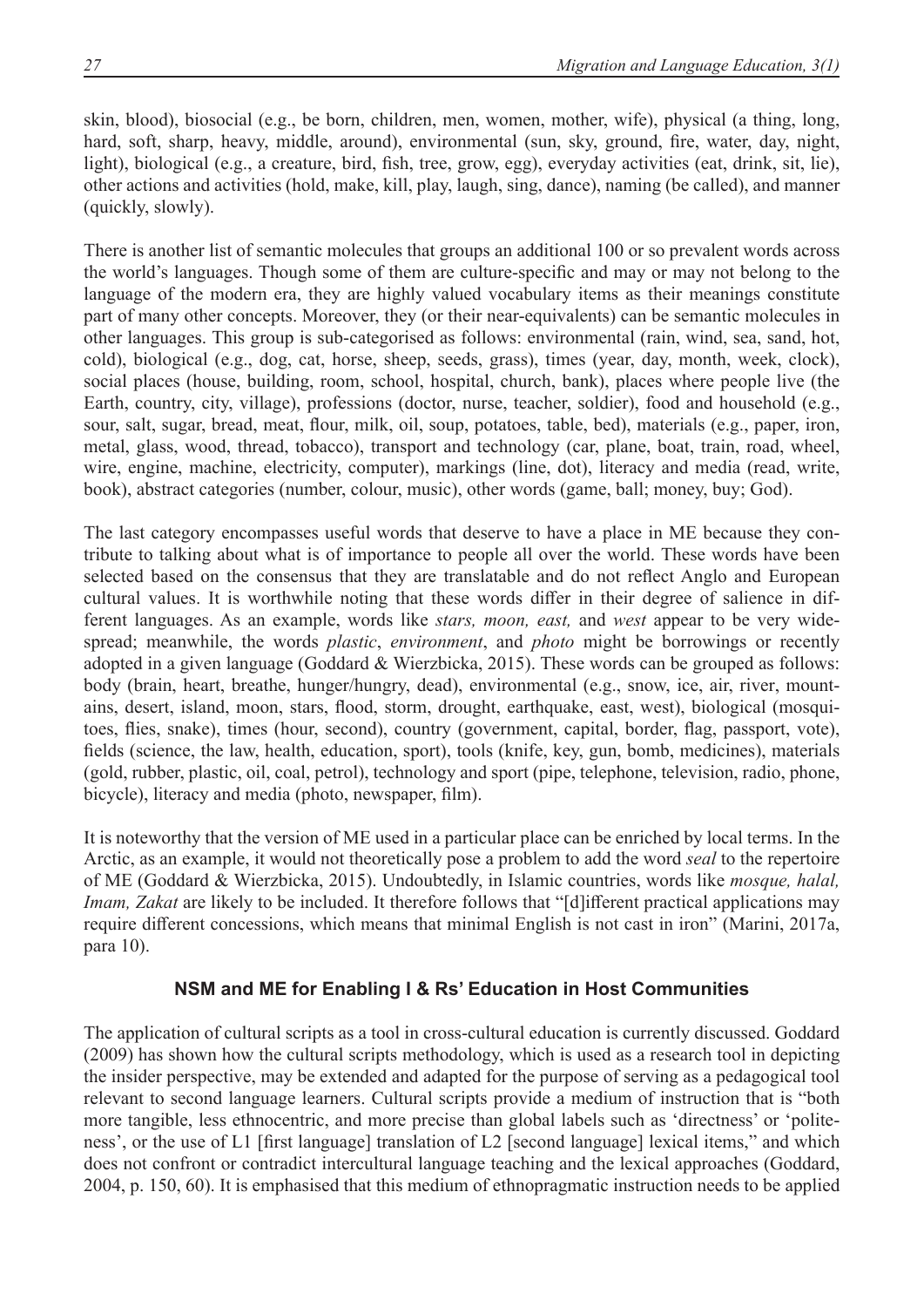by language educators to prove its merits (Goddard, 2004). Indeed, where else can this approach be applied better than in educating I & Rs about the host culture's keywords, sociopragmatics norms, (conversational) practices, and so on?

At least four adjustments of the cultural scripts are needed (Goddard, 2009). First, the immigrant-and-refugee's host culture can be mentioned explicitly at the beginning of the corresponding cultural script. This might be a trivial change, but it, in fact, marks a transition from the insider to the outsider perspective. Second, a directive mode can be opted for—that is, "you" might be used in lieu of "I." Third, it is recommended that the metalanguage be adjusted at the level of pronominal reference; instead of the slightly awkward (but universal) "this someone" (non-universal), "he/she" can be employed for the purpose of shifting learners' attention to the message of the script. Fourth, differences from the home culture(s) can be highlighted by means of contrastive content. Script 3 is adapted according to the first three guidelines (Italicised information):

#### **Script 3**

A pedagogical script on how to make requests in English [the host culture] *In America, Britain, or Australia*, when you want someone to do something for you, at many times *you can't* say something like this to *him/her*: "I want you to do something good for me. I think that you will do it because of this".

If you say something like this to someone, *he/she* can feel something bad.

(Goddard, 2009, p. 115)

Wierzbicka (as cited in Goddard & Wierzbicka, 2007) believes that the avoidance of direct requests should be the topic of the first acculturation lesson for immigrants in an English-speaking country. Script 4 illustrates the four adjustments cited earlier highlighting the differences from the mother culture.

## **Script 4**

A pedagogical script on how to make requests in English [the host culture] with contrastive information.

*In America, Britain, or Australia*, when you want someone to do something good for you, at many times it will be good if you say something like this to him/her: "I want you to do something good for me."

Maybe after I say this you will do it, maybe you will not do it, I don't know. You say it like this if you know him/her well, or you say it like this if you don't know him/her well

You say it like this if he/she is someone below you, or you say it like this if he/she is someone above you

(Goddard, 2009, p. 115)

In what follows, I would like to suggest another sort of scripts. This one I call a "*pluri*cultural script." It is a script that brings together two or more scripts from the host culture and the home one(s) vis-à-vis one pragmatic aspect. As an example, Script 5 juxtaposes the ideal of avoiding direct requests (e.g., pass me the salt, please!) in the Anglo-English culture (adapted from Goddard, 2009, p. 109), their profuse use in Arab culture (revised from Dendenne, 2017, p. 10), and the questioning of the addressee's ability to comply with the request in Singaporean English (adapted from Wong, 2004, p. 239); the Anglo-English is the host culture and Arabic and Singaporean English are the home cultures here.

## **Script 5**

A pedagogical script for the avoidance of direct requests in the host culture (Britain) and opting for them in two home cultures (Arab countries and Singapore).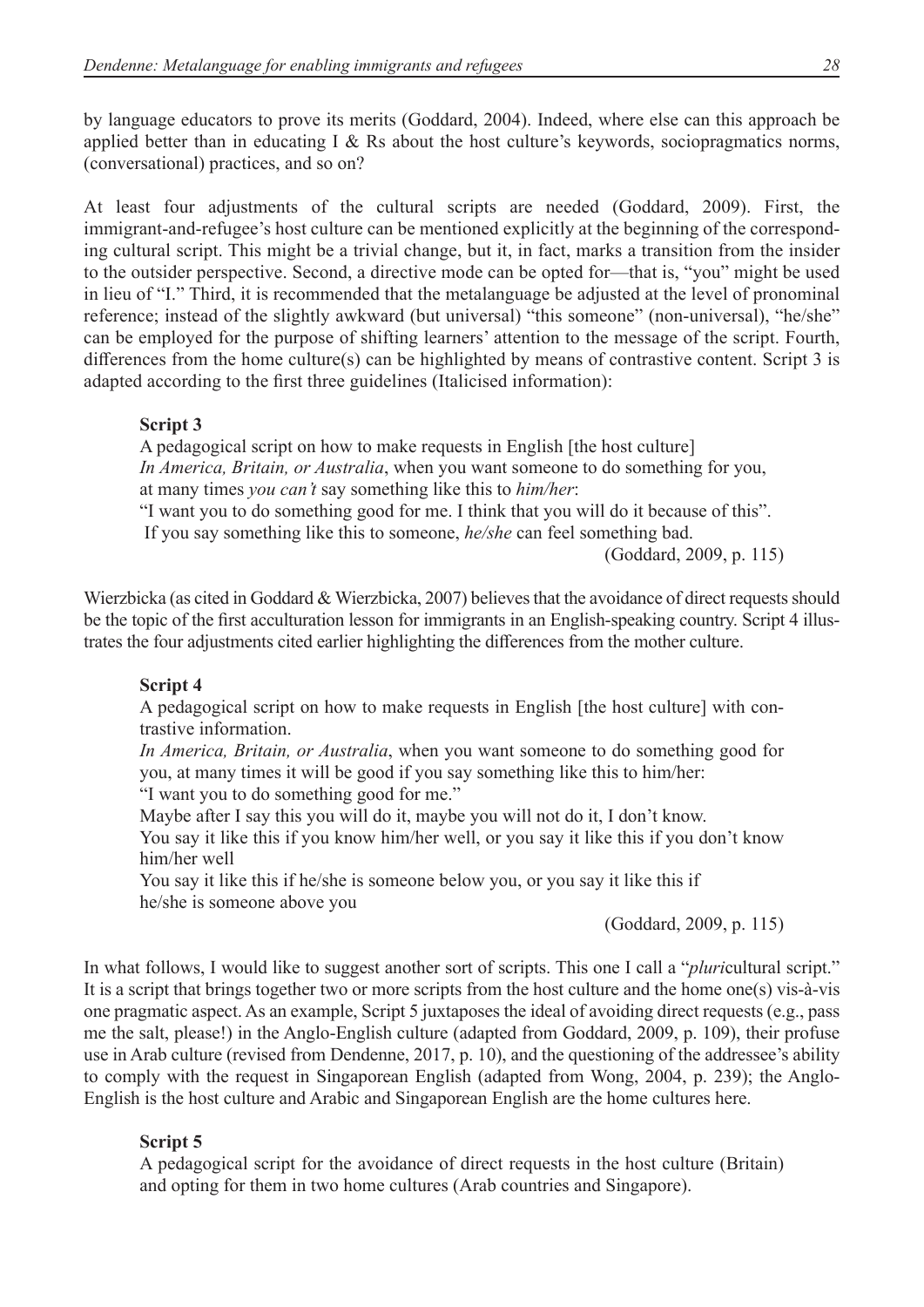*In Britain*, many people think like this: at many times when *you* want someone to do something, it is not good if *you* say something like this to *him/her*: "I want you to do something, I think that you will do it because of this." if *you* say this, *he/she* can feel something bad because of it. *In Arab countries*, people think like this: when *you* say to someone: "I want you to do something good for me", it is good if *you* say to *him/her* to do this if *you* say it like this, *he/she* will not think like this: "I am someone below him/her" when *you* say it like this, you don't think at the same time: "I am someone above him/her" *In Singapore*, people think like this: when *you* say to someone about something "I want you to do it"  *you* can think about it like this: if *he/she* can do it, *he/she* will do it

For the sake of the same objective, a cultural script that represents a home/host value can be given and I & Rs are asked to rewrite/reflect on it from the host/home culture's perspective. If this value does not exist in the one culture, the nearest value will be addressed instead. Even if such a value does not exist at all, it should not be a problem. When I & Rs are made aware of such facts, it is an advantage as well. Script 6 is a portrayal of the Malay notion of *saber* (literally, patient, forbearing) wherein Malaysia is the host country and Britain is the country of origin.

# **Script 6**

A pedagogical script of saber in Malay (host culture) and in Britain (home culture) *In Malaysia*, *you* are *sabar* [at this time] = at this time, *you* felt something bad because of this, *you* could have thought like this: I don't want this I want to do something now *you* did not think like this, because *you* didn't want to think like this it is good if *you* can be like this (adapted from Goddard, 2004, p. 157) *In Britain*, you are patient [at this time] = ………………………………………………..

A word of caution needs to be added. Supplying I & Rs with the cultural scripts representing the host and home sociolinguistic rules and the culturally construed behaviour needs not be perceived as a unidirectional and passive process. This type of ethnopragmatic instruction provides I & Rs with ample opportunity to reflect, comment, criticize the content of the cultural scripts under study as well as talk about their own communication experiences at home and abroad.

Moreover, it is important to emphasise that the cultural scripts approach has already been put to the test in English as a second/foreign language (L2) instructional contexts and it has proven effective at developing learners' interactional awareness and competence to a large extent (e.g., Baranovskaja & Skorupa, 2011; Lebbal & Atamna, 2018; Lenchuk & Ahmed, 2019; Sadow, 2018). And it has also been proven effective in cross-cultural comparison of various speech acts (e.g., offers, compliments, requests) and conversation routines (e.g., disagreeing with/deflecting compliments) between pairs of cultures (e.g., Dendenne, 2017; Karimnia & Afghari, 2010;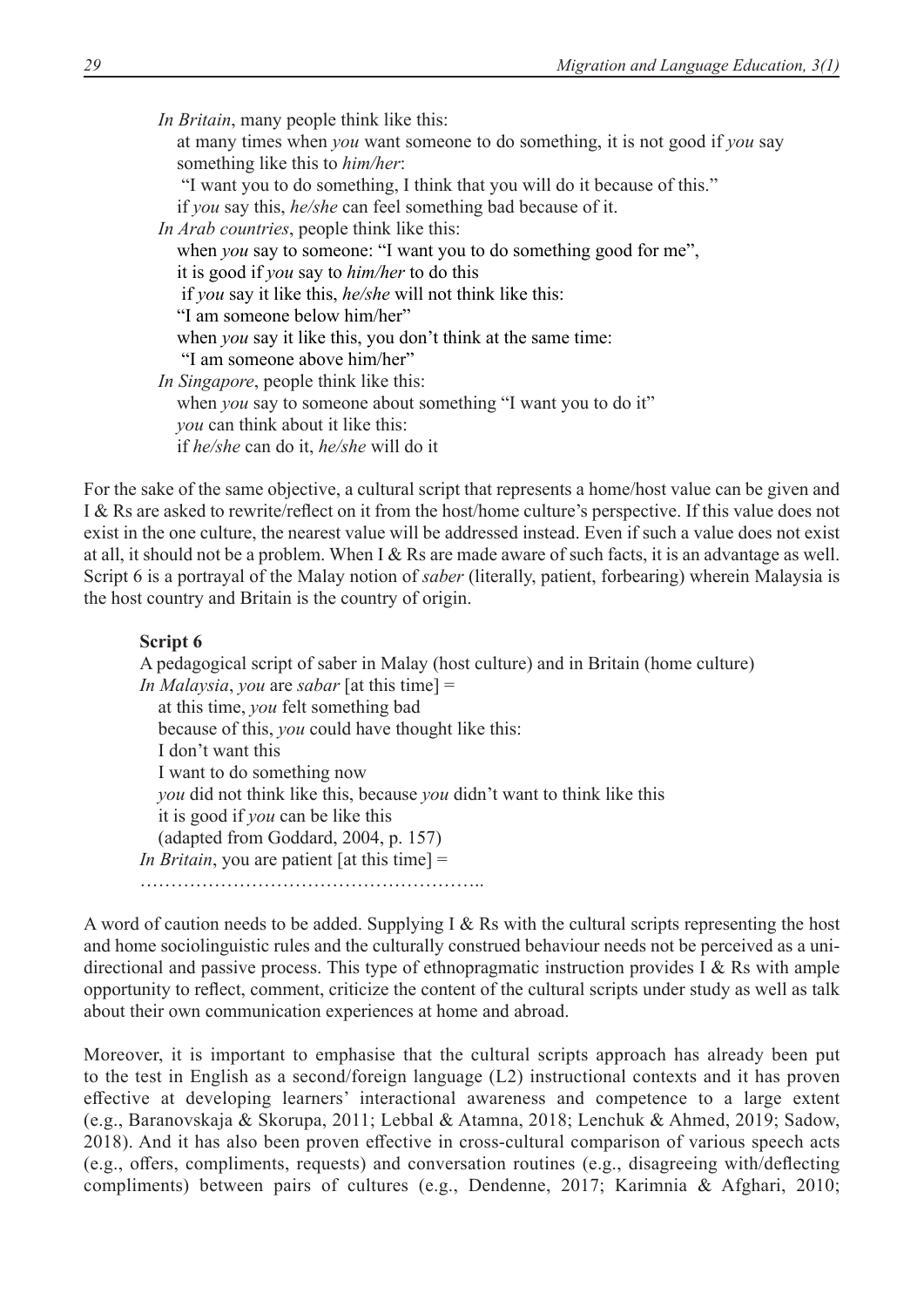Karimnia, 2012; Shaban, Malmi & Salehizadeh, 2019; Wierzbicka, 2010), where input from such studies has direct implication in L2 and I & Rs' instruction.

The following section sketches a sample lesson plan, suggested by the author, for teaching I & Rs one of the sociopragmatic conventions of the host culture.

# **A sample lesson plan**

The devised ready-to-use lesson plan is based on the cultural scripts approach. Through this form of ethnopragmatic instruction, I & Rs (and also learners of English in L2 contexts) will learn the restrictions the target language/culture (British English) poses on the use of direct requests. Teachers should not hesitate to make the adaptations deemed necessary for their situation and teaching needs as regards the content of the lesson, the planning, the timing, and so forth. The mentioned countries and people (here and throughout the paper) are selected to reflect the reality of immigration/migration without any attention to associate stigma or stereotypes, especially with the I & Rs' countries and their people. In this lesson plan, I have invested in the already existing literature on requests (e.g., Blum-Kulka, House, & Kasper, 1989; Economidou-Kogetsidis & Woodfield, 2012), teaching/learning L2 pragmatics (e.g., Cohen, 2005; LoCastro, 2012; Roever, 2022), and cultural-scripts-based instruction (e.g., Sadow, 2018). For the sake of illustration, the I & Rs who constitute the audience of this lesson are assumed to have come from the same L1 background. However, in reality, it is not taken for granted that educators are confronted by a homogeneous group of  $I \& Rs$ .

# *The lesson plan's header*

*Topic:* Making requests *Lesson 1:* Avoidance of direct requests *Host linguaculture:* British English (BrEng) *Audience:* I & Rs from Afghanistan/Ethiopia/Syria *Level: Multi-level Teacher:* Native speaker of BrEng *Time allotted:* 120 minutes *Objectives:* Learners will:

- 1. Be aware of the avoidance of direct requests in BrEng.
- 2. Be able to produce modified requests by means of appropriate linguistic mitigators.
- 3. Compare/contrast the home and host sociocultural norms as regards the use/non-use of direct requests.

# *Phase 1: Warming up*

The Teacher (T) may start by asking the learners (LLs) questions related to the speech act of requesting and the variables influencing the performance of this act with reference to both the host and home cultures. Some of the following questions may be raised:

- a. How would you request a friend to help you in doing something like holding the groceries?
- b. If the same request were addressed to a stranger/a person older than you, would it be different?
- c. Have you ever noticed how a native speaker (NS) would request such a favour?
- d. Have you ever asked someone here (in Britain/England) for something and he/she felt offended? If yes, what could be the reason?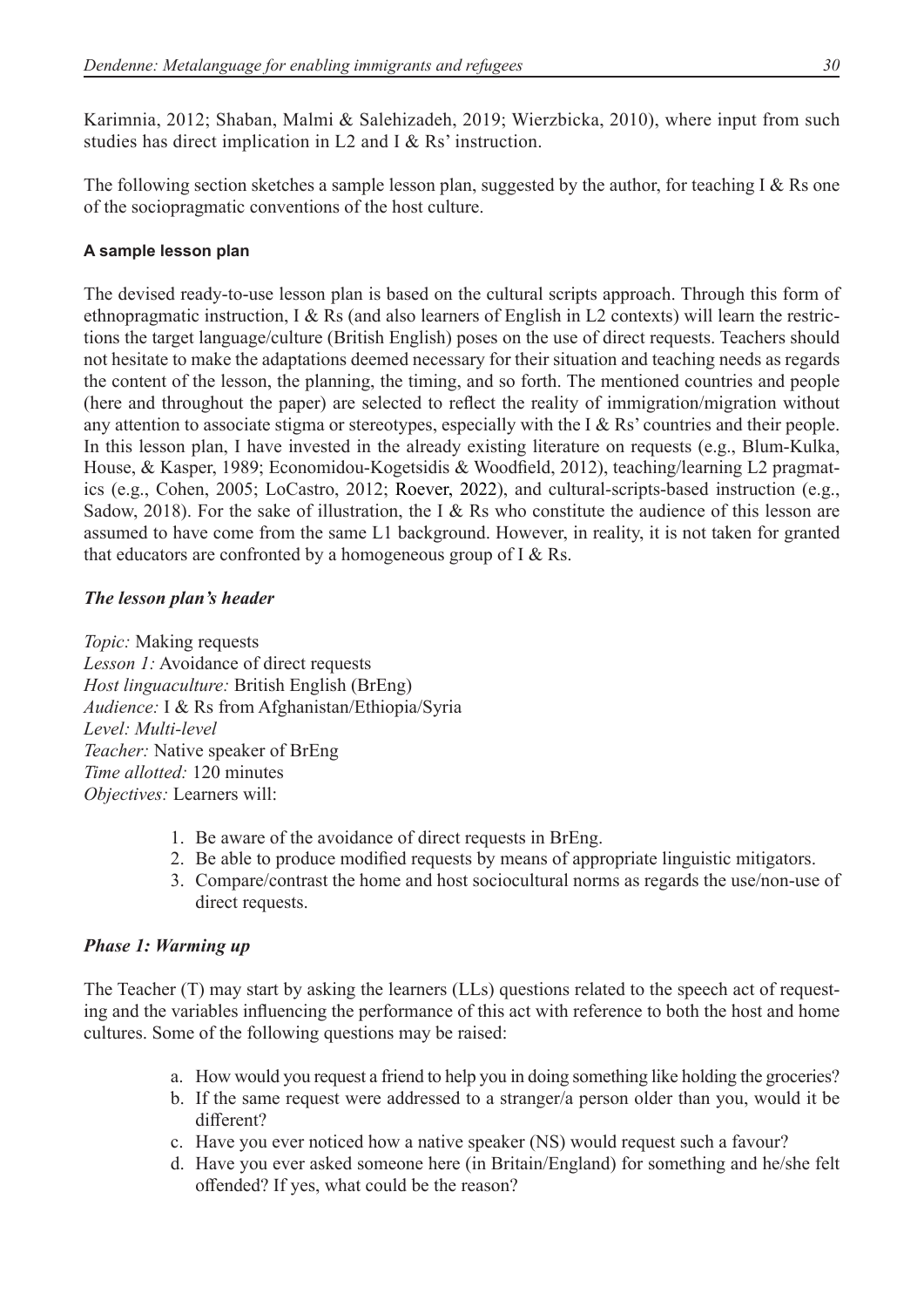Another possible way of introducing the lesson is to show LLs a video (naturally occurring situation/ scene from a film). Then, the T incites a discussion on the level of directness of the request, mitigating devices employed, and the relationship between interlocutors (e.g., close, distant, workmates, boss-employee), what is requested (e.g., minor help, money, information), gender of the interactants (e.g., from man to woman or vice versa), and so on. **(20 minutes)**

## *Phase 2: Presentation of the host community's cultural scripts (CSs)*

After the discussion, the T draws the LLs' attention to the fact that, in BrEng, NSs pose restrictions on direct requests because they are perceived as rude. This sociolinguistic rule does not necessarily apply in LLs' home culture. After that, the following cultural script (CS) is presented:

*In Britain,* many people think like this: at many times when I want someone to do something, it is not good if I say something like this: "I want you to do something, I think that you will do it because of this". If I say this, this someone can feel something bad because of it. (Goddard, 2009, p. 109) **(15 minutes)**

If necessary, an L1 version is produced for convenience (e.g., Arabic/Amharic/Pashto or Dari—the last two are the official languages in Afghanistan that are also known as Afghan Persian or Farsi). The T and LLs discuss the content of the script and compare/contrast it with the LLs' home cultures. In the discussion, some of the questions are addressed such as *why it is not effective if I say "I want you to do something"/why someone can feel bad because of this?* A possible answer to this question is that, in Anglo-Saxon countries, people respect each other's freedom of action and freedom from imposition. A direct request to a stranger is perceived as an invasion of the person's territory. This is one of the common traits of an individualistic/egalitarian culture.

The T provides LLs with some of the linguistic devices for mitigating the request coerciveness (the table below) while cautioning that the use of these is context-dependent.

| <b>Suggestive Formulas</b><br><b>Interrogatives</b><br>Will you  please?<br>You might like to<br>You could consider<br>Would you ?                                                                                             |  |
|--------------------------------------------------------------------------------------------------------------------------------------------------------------------------------------------------------------------------------|--|
|                                                                                                                                                                                                                                |  |
| Could you ?<br>Perhaps you could<br>Would you mind ?<br>I would suggest<br>Have you thought of ?<br>I would like to ?<br>(Wierzbicka, as cited in Goddard, 2009, p. 108)<br>Won't you ?<br>Do you want to ?<br>Why don't you ? |  |
| I wonder if? (Goddard, 2009, p. 108)                                                                                                                                                                                           |  |

The T needs to draw the LLs' attention to the fact that autonomous learning is inescapable. As ethnographers themselves, LLs may choose a particular pragmatic aspect to learn about (e.g., how to make a request in a formal setting such as in the immigration office). They may also gather information relying on observations, textbooks, or published works and seek opportunities for practising the acquired knowledge (e.g., with NSs, peers, teachers, in chatrooms). Equally important, LLs'reflections on pragmatic conventions of the receiving community are essential (e.g., pragmatic aspects deserving focus, amount of preplanning in face-to-face interactions, Cohen, 2005). **(15 minutes)**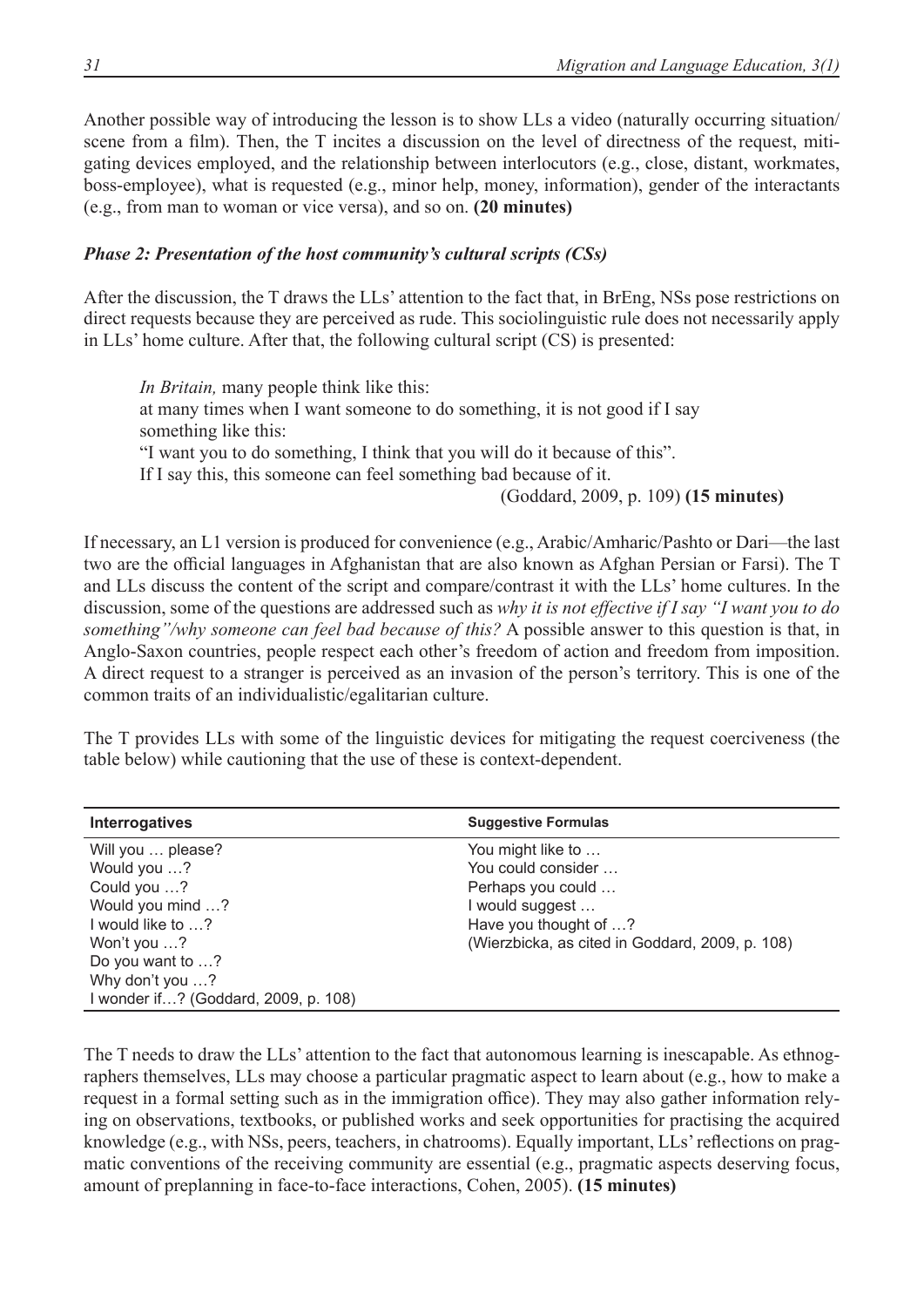#### *Phase 3: Production*

The T asks LLs to remodify the CS given at the beginning of the lesson using their culture's presuppositions. A possible CS from an Arab-speaking learner about a direct request can read as follows:

*In my country [e.g., Syria]*, people think like this: at many times when I want someone to do something good for me, it is not bad if I say something like this: "I want you to do something good for me", *if I say it like this, he/she will not think like this: "I am someone below him/her" when I say it like this, I don't think at the same time: "I am someone above him/her"* **(20 minutes)**

Then, a discussion is initiated after emphasizing and analyzing the contrastive information in the different scripts written by LLs.

The T can further supply descriptions of real-like situations and ask learners to produce appropriate requests from the NSs' perspective. LLs may have the opportunity to practise with their T or peers. The conclusions drawn from such tasks can be written by means of CSs.

#### *A sample scenario*

You are getting out of a supermarket carrying more bags of groceries than you can comfortably hold. On your way to the parking lot where you have left your car, a person (male/female) about your age passes by. You ask him/her to help you carry some bags. What would you say?

………………………………………………………………………………………………… …………………………………………………………………………………………………

The T assesses the LLs' responses in terms of whether or not they maintain a high degree of imposition while requesting a distant person and what mitigators they choose for modifying the request. Then, the T draws the learners' attention to the fact that an NS is *unlikely* to perform such a highly "face-threatening act." This sociopragmatic constraint can be captured by a CS as follows:

*In Britain/England*, people think like this: At many times when I want someone to do something If this is a big thing, it is bad if I say: "I want you to do this for me" If I say this, this someone can feel something bad because of this.

**(20 minutes)**

#### *Home assignment*

The T may ask LLs to observe a situation in the host culture and/or the home culture in which a request is produced and described in terms of the level directness, mitigating devices, the relationship between interlocutors, and so forth. Besides, the T asks LLs to write a CS that portrays the sociolinguistic rule(s) the situation reflects. **(10 minutes)**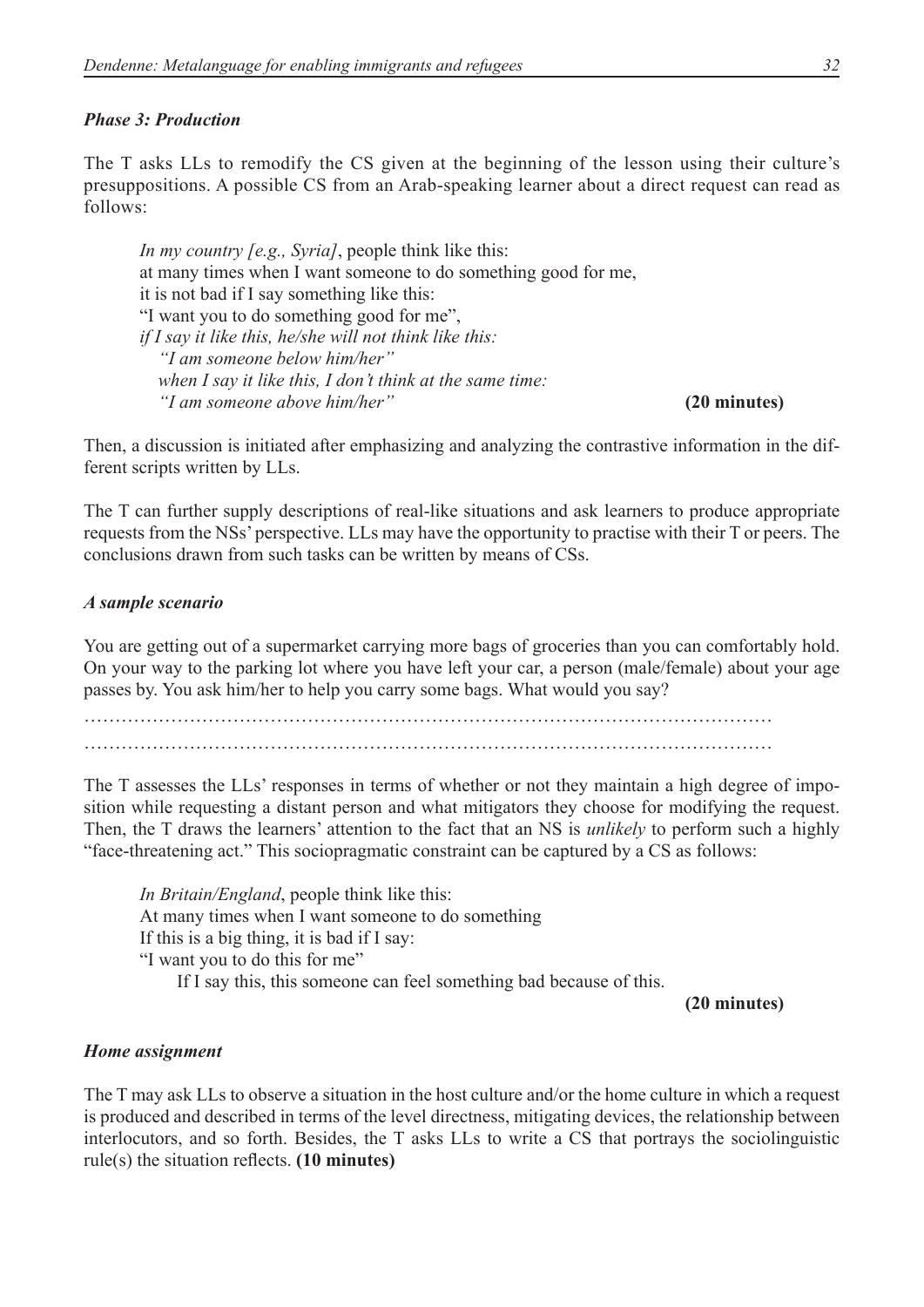# *T's after-lesson remarks (hypothetical)*

- 1. LLs learners have not only learnt how to avoid uttering direct and culturally ineffective requests but have been made aware of the value of avoiding imposition on others and respecting their autonomy, as key in the British/English society.
- 2. LLs have reported many situations of pragmatic failure they have experienced themselves in Britain/England (e.g., in the immigration office, supermarket, airport).
- 3. Most of the LLs were not aware that in BrEng direct requests are not palatable and the sociocultural norms governing their use differ tremendously from their home cultures.
- 4. This lesson allowed LLs to recognise the differences existing not only between the home and target culture but also between the different home cultures involved (Arab vs. African).
- 5. LLs enjoyed writing CSs and comparing/contrasting them with their peers, but the task was not that easy for most of them.
- 6. The fact that some LLs were worried as regards their future in Britain/England has contributed to distracting/attracting their attention during the lesson.
- 7. The low proficiency level of some LLs or mixed-ability nature of the class made it a challenging task to use English as the medium of instruction or to proceed seamlessly.

## **Practical considerations**

Educators may find the following practical considerations and reflections on NSM/ME-based instruction very insightful:

- When educators are required to deal with heterogeneous groups of immigrants and refugees, it would be more practical to divide them into more homogeneous ones, if possible. It is preferable that such division is based on their L1 and ethnic backgrounds (e.g., Arabs, Latinos, Eastern European, Asians), if division by the country of origin may not be deemed practical. Though difficult this might be in reality, further division can be opted for based on individual traits to achieve pedagogical differentiation: linguistic proficiency in L2 (noting that NSM/ME-based instruction does not require advanced levels to be successfully implemented (Karimni, 2012; Sadow, 2018)), level of anxiety/embarrassment, legal situation (e.g., asylum seeker vs. refugee), professional/ occupational needs, age (child vs. adult), gender, socio-educational background, physical conditions (e.g., healthy vs. handicapped). This could be the outcome of pre-class interviews/sessions/workshops conducted for the sake of uncovering about the audience and their situation (cf. Sadow, 2018).
- Conducting needs analysis to uncover the I  $&$  Rs' traits and needs in a particular context, and how NSM/ME-based instruction could make a contribution is a necessity. The outcomes of this work will be "differentiated curricula" (e.g., Krumm & Plutzar, 2008, p. 13), serving as the base for instruction design and decision-making.
- If the instructor is not a native speaker of the host culture, a native can be invited for insights into the host language/culture and comments on the scripts presented and written by the learners, and for initiating meaningful and eye-opener discussions (cf. Tateyama & Kasper, 2008).
- Displaced learners, at the process of negotiating a new identity, should have a heard voice in NSM/ME-based instruction. They should be taken as "agents" rather than "patients," given that previous research shows that students can provide constructive feedback that would enhance tremendously the efficiency of the instruction (e.g., Sadow, 2018).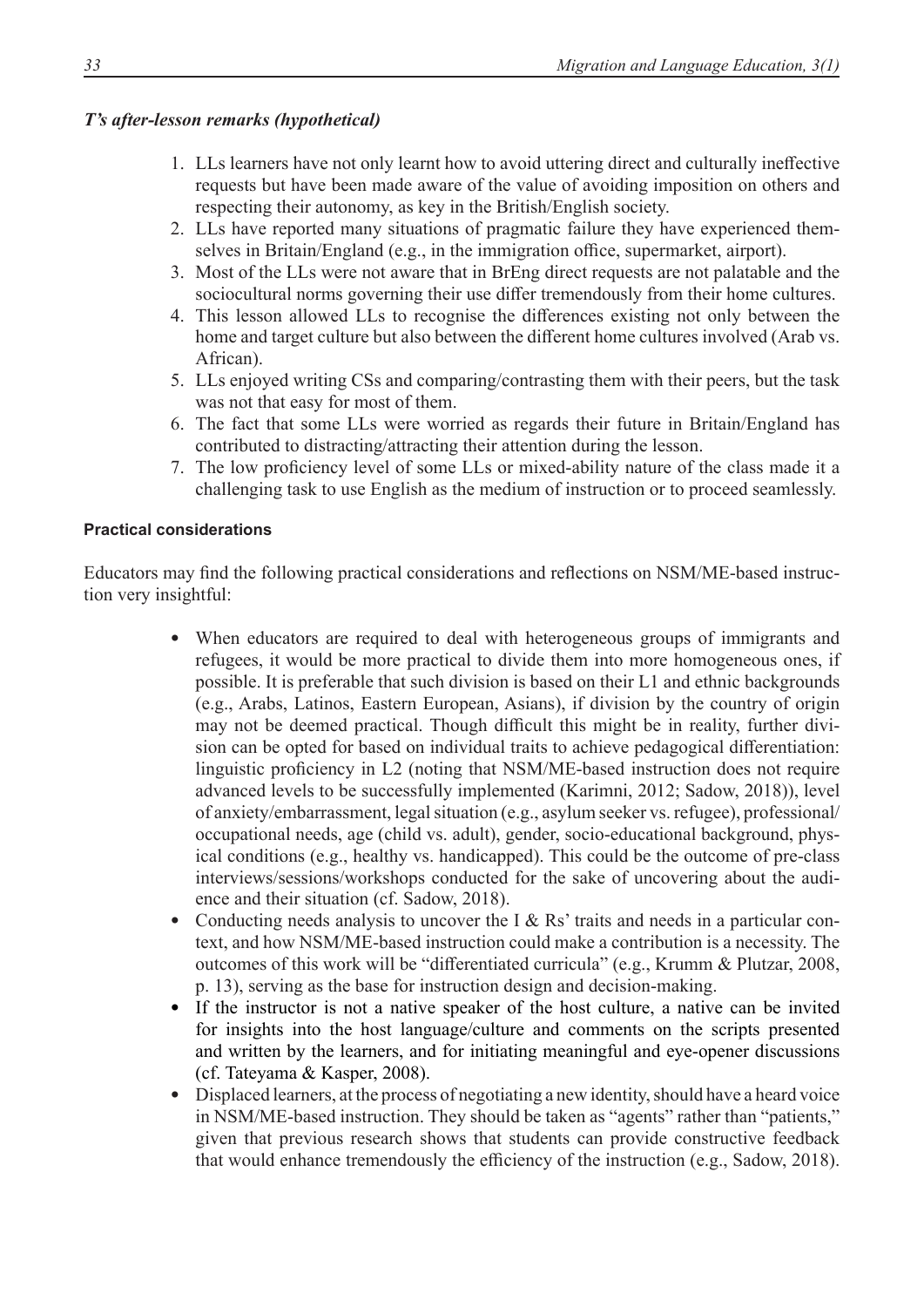This is also in line with the ideal that learning should be centred on "the experience, knowledge and needs of the individual" (Mallows, 2012, p. 4). For example, we listen to the learners with regard to this type of instruction: what they like/do not like? What it seems/does not seem to work well for them? What fits/does not fit their real situations?

- Integrating the NSM/ME-based ethnopragmatic instruction with other tools like TV shows, role plays (Sadow, 2018), film scenes, and storytelling would enhance the efficiency of instruction, given the literature on the fostering potential of such tool in L2 instructed contexts (e.g., Rezaei & Naghibian, 2018; Yue, 2019).
- Presenting many versions of NSM/ME (e.g., English, language(s) of the I & Rs, and the target language) and translating presented cultural scripts (e.g., into one's mother language) should be a foster practice (cf. Dakin, 2012). They are in line with the encouragement of "translanguaging" (fluid use of more than one language in communication/doing tasks) in bi-/multilingual education today (e.g., García & Kleyn, 2015). This is reminiscent of the empirically supported observation that mastering and using L1 tends to enhance the target language learning, and we should not forget that using one's mother language is a human right in the first place (Krumm & Plutzar, 2008).
- Presenting cultural scripts explicating the host community's values, attitudes, cultural keywords, and so on while encouraging commenting, reflecting on them, and comparing them to (near) equivalents in one's own linguaculture is a practice that enhances intercultural communicative awareness and competence. Intercultural communicative competence models stress the need to deal with the culture of the other from one's own perspective and the other way around, while concomitantly suspending the belief that one's way of using language, thinking, and viewing the world are the natural ways (e.g., Byram, 2021).

# **NSM and ME for Enabling I & Rs' Communication: From Auxiliary Language to a Lingua Franca**

NSM can serve as an auxiliary language in intercultural settings and, when extended into ME, plays the role of a fully-functional lingua franca. NSM is a mini-English that can be a "simple and practical lingua franca" (Wierzbicka, 2010, p. 73) in international settings. When this is used, I & Rs will no longer be considered linguistically subordinate and disadvantaged by speakers of the host culture's language(s) and other speakers who are superior in terms of linguistic proficiency in intercultural encounters. The semantic primes of NSM can constitute a core-vocabulary (mini-vocabulary, or mini-grammar). This basic vocabulary can be a "survival kit" (McCarthy, 1990, p. 49) for learners, immigrants, and refugees as it practically serves in a wide range of communication situations. The striking advantage of NSM is that it has equivalents in all languages and, therefore, it is accessible to a culture's natives and outsiders alike (Goddard & Wierzbicka, 2007).

Advocates of NSM claim that the English version of NSM can serve as an auxiliary international language (i.e., nuclear English) rather than a language in its own right. They are aware that activities like negotiating agreements, settling business deals, and managing international solidarity operations in times of disasters by means of *sixty-five or so* words (in whatever language) are realistically impossible. It follows that it is improbable that culture-bound terms used at the international scene such as *negotiations*, *compromise*, *deal*, *deadline*, *probability* are abandoned if an accurate and a quick communication is to be achieved (Goddard & Wierzbicka, 2007). In other words, this mini-English serves the purpose of "a universal cultural notation for elucidating meanings, ideas, assumptions, and so on" (Goddard & Wierzbicka, 2007, p. 119). Goddard and Wierzbicka (2007) consider the English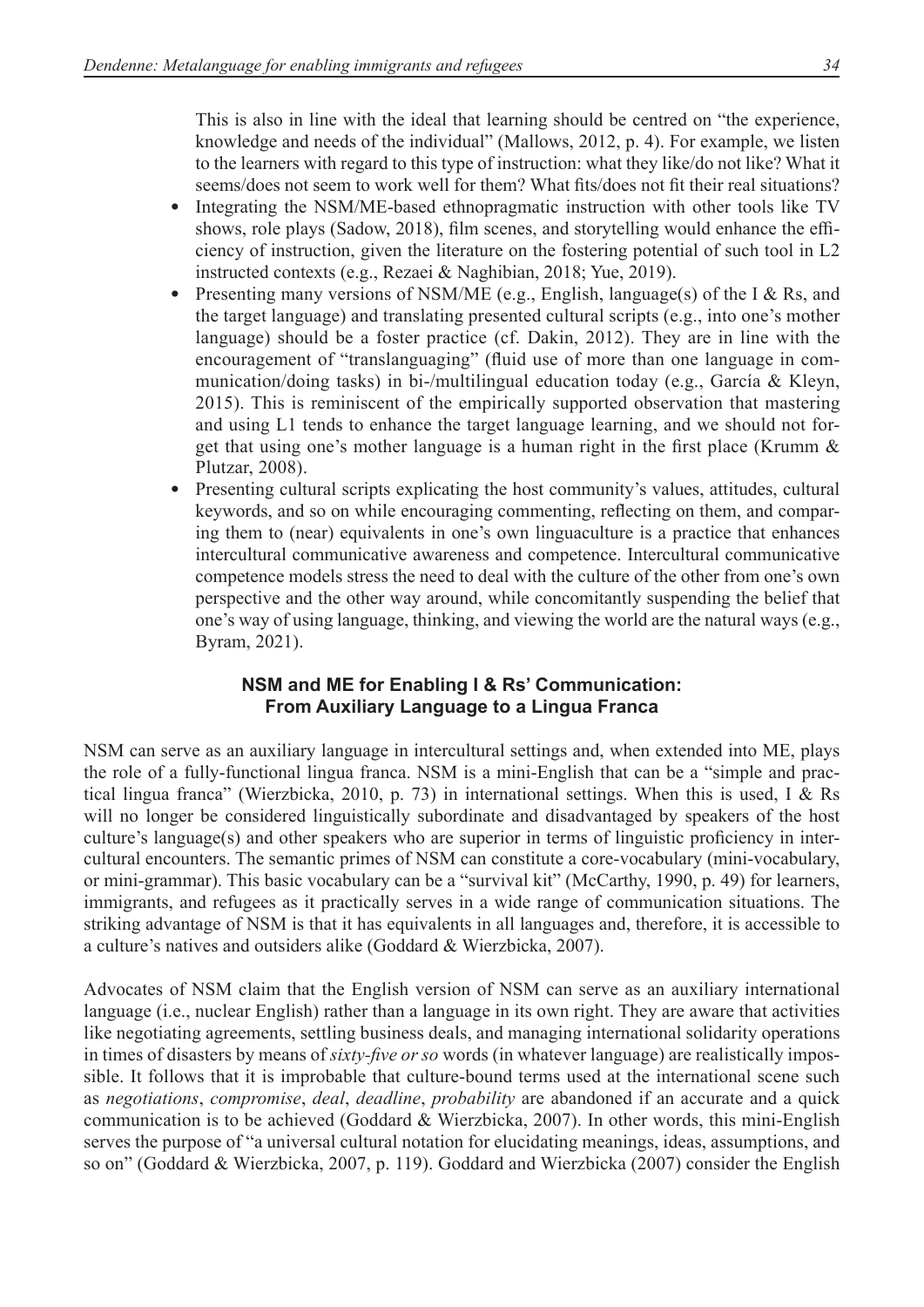version of NSM as a nuclear English that satisfies the prerequisites articulated in Quirk (as cited in Goddard & Wierzbicka, 2007, pp. 117–118). In this regard, they (Goddard & Wierzbicka, 2007, p. 118) succinctly explained:

*NSM English, i.e., the English version of natural semantic metalanguage, is nothing other than such a "nuclear English". It is a subset of "full English", easy to learn, and culture-free as calculus, with no literary, aesthetic or emotional aspirations, and in a very basic sense, communicatively adequate.* 

The English version of NSM, when used as an international auxiliary language, enjoys the following assets. First, its simplicity makes it easier and faster to learn than a full-fledged foreign language. Second, it is an intersection where all natural languages meet. Third, its cultural neutrality enables it to function as a useful tool for cross-cultural comparisons and explanations. Fourth, it also serves intercultural training, as I have thoroughly explained earlier (see Section 3) (Goddard & Wierzbicka, 2007).

Our need to NSM as an auxiliary language and ME as global lingua franca is justified by the fact that, for Goddard and Wierzbicka (2015), *Global English* entails the use of many untranslatable Anglo terms even into major European languages like *right*, *wrong*, *fairness*, *evidence*. And here where ME is supposed to play a constitutive role; it helps to challenge the Anglocentric bias. The argument is that words in ME have their own equivalents in Minimal Chinese, Minimal Arabic, Minimal Finnish, and so on. As a result, ME can play a substantive role especially in decreasing chances of misunderstanding, compensating meaning loss in translation/interpreting activities, and promote harmonious intercultural communication (especially in written and asynchronous modes). It is important to note that the repertoire of ME is not claimed to be exhaustive since the project is still in progress.

In order to have a concrete example about how ME can be implemented in real situations, the passage below (Script 7) talks about global ethics, an issue on which cross-cultural misunderstanding is highly likely. To this end, the use of ME to talk about global ethics can have significant positive effects. The scripts target the issues of racism and environment protection respectively.

**Script 7: Global ethics** (Wierzbicka, 2018, p. 120/124, note that item 5 uses only semantic primes)

 **(Charter, item 5, fighting against racism and for conservation)** It is very bad if people think like this about some people: "People of this kind are not like other people, they are below other people".  **(Charter, item 8, environment protection)** It is good if people think like this about the Earth: "There are many people on Earth, they live in many places on Earth. If many people do some things in places where they live, something very bad can happen to the Earth. Because of this, I don't want to do some things in the place where I live."

In a similar vein, in the context of international relations, the misunderstanding between the American administration (during the George W. Bush era), who insistently called on the Chinese regime to act as *a responsible stakeholder*, and their Chinese counterparts could have raised from the lack of agreement on what it means to be *a responsible stakeholder* due to the failure of defining Anglo-centric terms like *international system* and what it means to be a "*big country*" (like China and USA)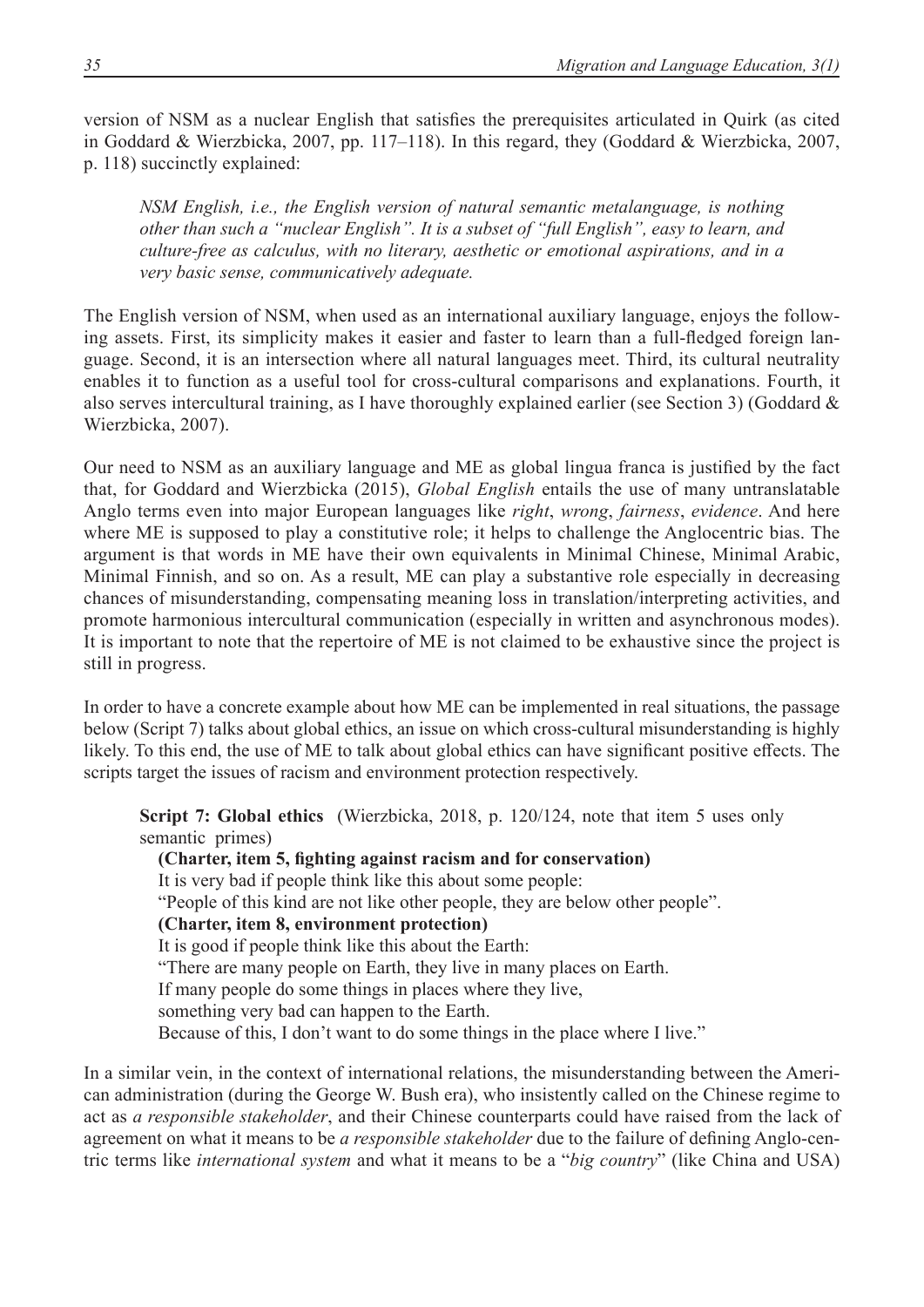using a culture-neutral language (Farrelly & Wesley, 2018). These concepts can be defined in ME as follows:

### **Script 8: International system** (Farrelly & Wesley, 2018, p. 108)

[People can think like this:]

Many countries on Earth are parts of one big something. If some of these countries do some things, this can be very good for all these countries. If some of these countries don't do some things, this can be very bad for all these countries.

**Script 9: "Big countries"** (Farrelly & Wesley, 2018, p. 108)

[People can think like this:]

Some countries are not like many other countries because they are very big countries. America is one of these countries. China is one of these countries. A country like this can do many things not like many other countries. If a country like this does some things, this can be very good for many other countries. If a country like this doesn't do some things, this can be very bad for many other countries.

At the time of the Covid-19 pandemic, it is stressed that I & Rs, especially those with limited English language proficiency, should have access to information about this pandemic in their own language (e.g., Ahmad & Hillman, 2021). Here, too, ME (and its translatable versions into other languages) can make a significant contribution. ME can be easier to acquire by I & Rs and if information about the Covid-19 can be phrased in ME, arguably, I & Rs will not be left behind and their right to accessible information about what affects their life directly will be provided. Script 10 captures the need to be aware and accommodate to the new normal.

**Script 10:** (by Wierzbicka; B. Peeters, personal communication, April 10, 2020) It is good for all of us if we think like this every day now: This time is not like other times. Very bad things are happening to many people now. Very bad things are happening to many people's bodies because of the coronavirus, many people are dying because of this. Many other people feel something very very bad because of this. More people can die if I do some things now as I have always done. I don't want this; because of this I will not do these things now. I will be at home all the time when I don't have to be somewhere else. When I have to be for some time not at home. I will think like this all the time: "it will be bad if I am near other people., I don't want to be near anyone else". If I am someone like a doctor, I will always wear gloves, I will always wear a mask.

It follows that the use of "full/maximum" English, for advocates of ME, embeds myriads of meanings crucial to daily human experience in culture-laden English vocabulary, hiding them from view (which is why the word *explication* is used: NSM practitioners explicate in clear language what is otherwise hidden from view). In technical and academic contexts, hiding away such crucial differences may have—and often does have—adverse effects on people's lives (Marini, 2016; B. Peeters, personal communication, November, 11, 2018). In an interview on the relevance of NSM and ME in narrative medicine, Goddard reiterated that minimal English can help for a better doctor-patient (or professional-client in general) communication beyond cumbersome technical/scientific jargon, which is a hindrance to clear speaking (Marini, 2017b). In case the doctor or the patient (the professional or client) is an immigrant or refugee, ME could be a means of empowerment for I & Rs. We should always remember that "[i]n particular, immigrants who unwittingly violate [the target community's] norms are often seen as rude, difficult and odd (sometimes even by their own children)" (Wierzbicka, 2010, p. 72).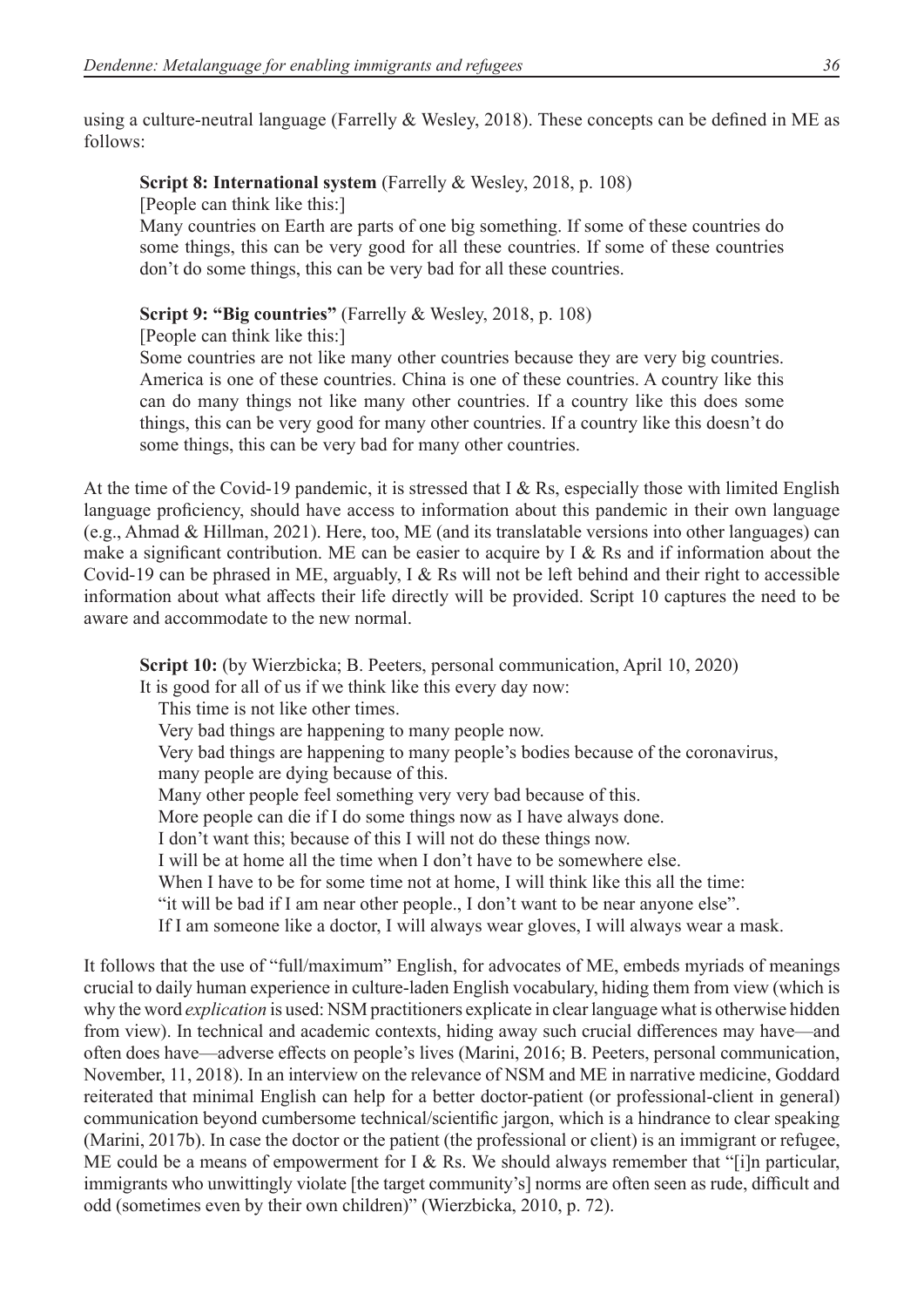In a similar vein, ME (also Minimal Arabic, Chinese, Italian, etc.) can serve as the de facto lingua franca in encounters between I & Rs and the host culture's representatives. Guido (as cited in Seidlhofer, 2011, p. 49) reported an instance of a conflictual communication between Nigerian asylum seekers and Italian immigration officers even though both parties opted for English as the default language of communication. Seidlhofer (2011) comments on this situation are of interest for us, although she employed them to argue for a completely different point. She noted that the conflict arises from two sources. The first is that the situation is power-asymmetrical: refugees versus authoritative officials. This factor, if coexisting with stereotypical views, can be a real barrier facing I & Rs. The second is that the kind of (Nigerian) English employed by the immigrants might not be well perceived by the Italian officers who are instructed in a Standard variety of English (most probably British English). Prima facie, such conflicts where I & Rs are the weaker parties can be, if not eradicated, conspicuously minimized thanks to ME.

Indeed, I & Rs' communication in real-time can be supported by a prior consultation of a dictionary that covers the "invisible" of the host linguaculture by means of NSM/ME. Now, we have a pioneering example (i.e., *Australian dictionary of invisible culture for teachers* by Sadow, 2021), which explicates conversational practices, cultural keywords, values/attitudes, personal relations, requests/directives, and so on. Making such a dictionary a Mobile App could make it very accessible.

## **Discussion**

The above theoretical elaboration addressed the contribution of "metalanguage" in enabling I & Rs' education and communication. The focus has been on the metalanguage known as NSM and its extended version ME, a well-established project in applied linguistics. This discussion is addressed to potential stakeholders including language educators/researchers, local immigration offices, education officials at central/local governments, non-for-profit organisations, United Nations' bodies involved with I & Rs, and so on.

Ethnopragmatic NSM/ME based instruction can be an efficient tool to help I & Rs cope with the psychological difficulties of the "waiting period" (e.g., waiting for the asylum demand to be processed, while having language and integration courses). It is a huge obstacle for them to overcome before they manage to start a new phase (Jabo & Tchamakdji, 2018). Therefore, ethnopragmatic instruction can be planned during this period to invest in the otherwise wasted time and help arrest I & Rs' worries about the future.

Producing teachers' guides and toolkits on NSM/ME-based instruction that give special attention to I & Rs' situations and traits: how to design NSM/ME-based lessons, foster motivation, assess learning outcomes, cope with the difficulties encountered, and so on (cf. Bernaus, Furlong, Jonckheere & Kervran, 2011; British Council, n.d.; Cohen & Weaver, 2005). Similarly, in tune with Sadow (2018), designing teaching resources based on NSM/ME ready to use in a given receiving linguaculture is highly recommended. Learners (I & Rs in this case) also require their own guides/toolkits too, which orient them on how to be more autonomous (cf. Cohen, 2005): use NSM/ME (e.g., to explicate observed behaviours/conversational practices, heard cultural keywords, phrasing the observed disparities between home and host linguacultures), learn from their real-life moments (e.g., a misunderstanding incident in the supermarket) by keeping a diary or a portfolio.

It is not necessary that NSM/ME-based instruction appear in publications, toolkits, and guides especially designed for it. It can readily be integrated into the existing ones (e.g., British Council, n.d.; Bernaus, Furlong, Jonckheere & Kervran, 2011). In a similar vein, and for "cost-benefit consideration" (UNESCO Bangkok, 2020, p. 21), NSM/ME-based instruction can be integrated as a constitutive part into the already existing "language integration programmes" (Krumm & Plutzar, 2008, p. 8) addressed to I & Rs.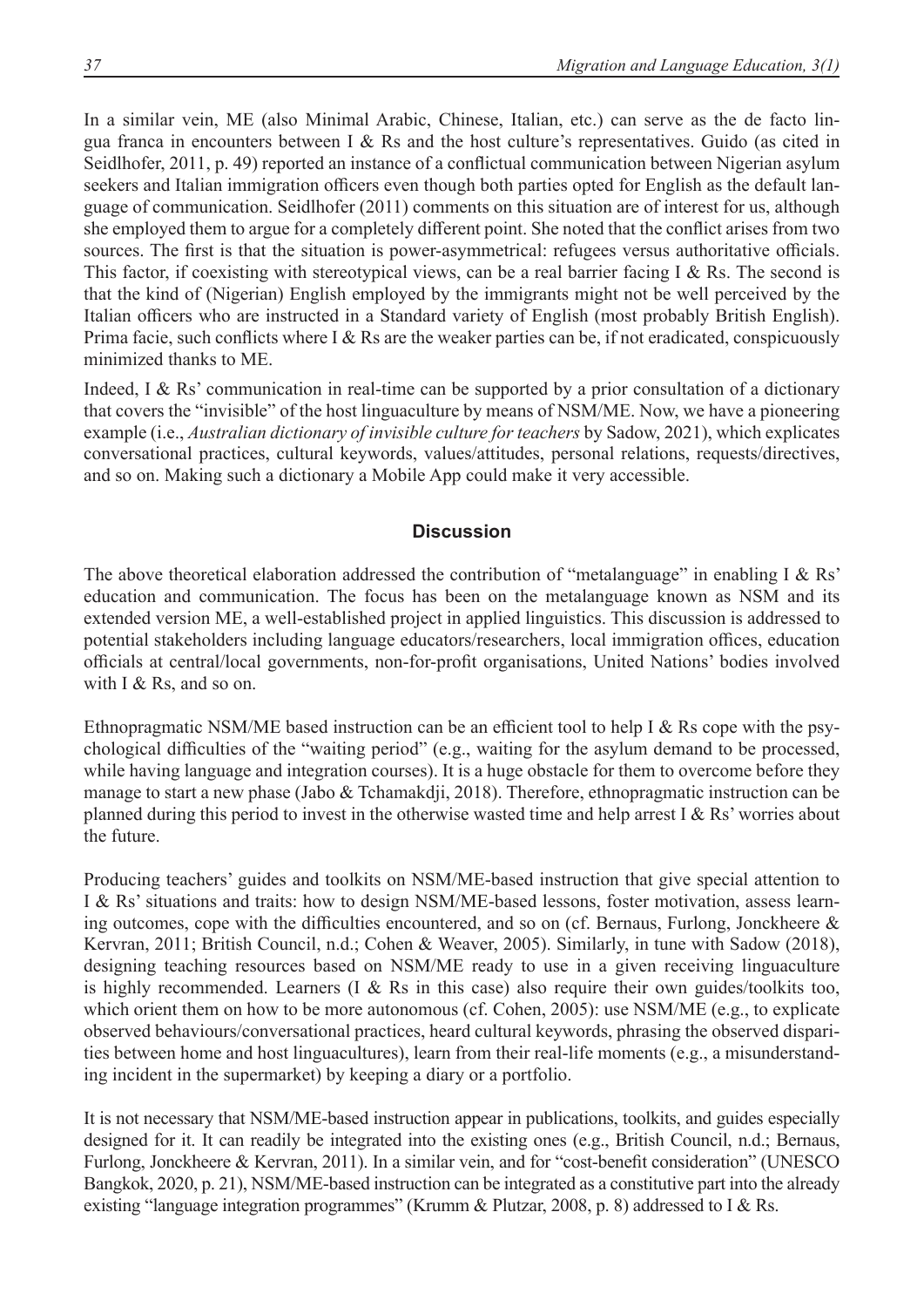Supporting teachers who practice in bi/multilingual contexts is inevitably needed as well (cf. Krumm & Plutzar, 2008). In this regard, implementing NSM/ME-based instruction and awareness about I & Rs' characteristics and language needs in teacher education programmes, in contexts where the presence of I & Rs is prevalent (cf. UNESCO Bangkok, 2020), is an urgent need. Thanks to the affordances of technology, an expert trainer/teacher in NSM/ME instruction and I & Rs' education could provide such training to geographically distant teachers. In a similar vein, NSM/ME should be part of intensive educational programmes addressed to I & Rs as well as immigration officers in the host countries. They are also relevant to professions where encounters with I & Rs are inescapable (e.g., in hospitals, hotels, businesses, public service facilities like airports).

NSM/ME should be employed in publications and content addressed to I & Rs worldwide, for example, to explicate culturally-laden and technical terms (e.g., politeness, rapport, rude, democracy, human rights, equity, discrimination, immigrant, asylum seeker) in culture-neutral terms.

While engaging in NSM/ME instruction, it is very insightful to conduct case studies and explore I & Rs' narratives so as to examine their responses on the effectiveness and challenges of this type of instruction (cf. Sadow, 2018). Moreover, it is recommended to conduct longitudinal studies on the effect of NSM/ME-based ethnopragmatic instruction addressed to I & Rs as well as the use of a metalanguage instead of a full-fledged language in educational and communication settings. The issue of testing in educational contexts involving I & Rs is of crucial importance (e.g., Krumm & Plutzar, 2008). Designing appropriate tests that fit the NSM/ME-based instruction (e.g., achievement or proficiency tests) and the I & Rs'situation is required. And also, the usefulness of assessment tools like portfolios, self-assessment, projects, observation, and tests (Krumm & Plutzar, 2008) should be empirically verified.

## **Conclusion**

Through the present paper, I have sought to detail how "metalanguage" can contribute in I & Rs' education and dealings, demonstrating how the pioneer contribution of NSM/ME can be a useful pedagogical tool in cross-cultural education and an auxiliary language/a lingua franca in intercultural/ international communication. I have argued in favour of NSM/ME as an enabling tool at the disposal of I & Rs. I have called, in agreement with pioneering NSM/ME advocates (Goddard, 2018; Goddard & Wierzbicka, 2014), for looking into the affordances of NSM/ME and their relevance to the I  $\&$  Rs situation, especially at this time of uncertainties due to the spread of the Covid-19 pandemic.

This cannot be achieved unless we encourage and bring to light the ongoing research on NSM/ME. I would argue that the United Nations Organisation should take the lead in this initiative. It is the organisation where the civilised world coalesces and the issues pertaining to its well-being are discussed. In this regard, language and communication issues should not be conceived as less important than other global concerns like Covid-19 pandemic, climate change, global terrorism, international solidarity, nuclear weapons non-proliferation, racial discrimination, and so forth. Hopefully, a common language that everyone can claim ownership of, and that reflects shared values rather than imposed ones, could be the first step in solving/coping with such global problems.

In the end it is necessary to acknowledge certain limitations of the present contribution. This paper was oftentimes a theoretical discussion that reviewed the related literature. At points I have provided certain practical tips for teaching. For the sake of illustration, I referred to "immigrants" and "refugees" as if they are a homogeneous group; however, distinguishing between these two groups (in addition to "migrants" and "asylum seekers") in practice would be very necessary. Moreover, individual traits of I & Rs in the present paper are only acknowledged but taking them into consideration in future work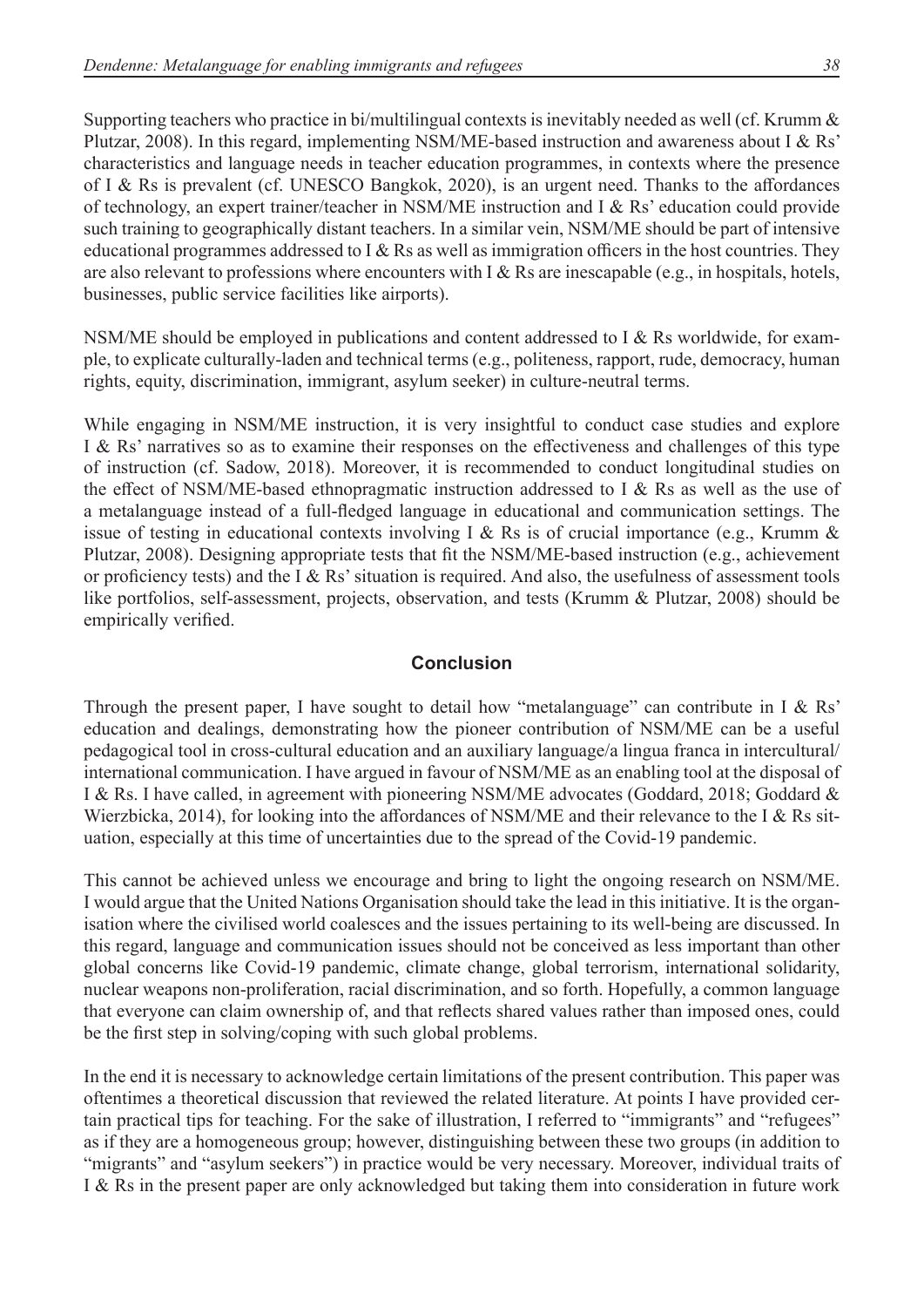to provide tailored instruction will be quite necessary too, though this might be extremely difficult in certain contexts. The present contribution is only a first step in raising awareness about the significance of metalanguage (NSM and ME mainly) for I & Rs and, indeed, further conceptualising, research, and instructional initiatives are desperately needed.

#### **Acknowledgement**

I would like to thank Bert Peeters (no longer with us), former Professor at the School of Literature, Languages and Linguistics, Australian National University, for his valuable comments on an earlier version of this paper. My thanks extend to the anonymous reviewers for their insightful comments and patience in handling the multiple rounds of reviewing.

#### **References**

- Ahmad, R., & Hillman, S. (2021). Laboring to communicate: Use of migrant languages in COVID-19 awareness campaign in Qatar. *Multilingua*, *40*(3), 303–337. [https://doi.org/10.1515/](https://doi.org/10.1515/multi-2020-0119) [multi-2020-0119](https://doi.org/10.1515/multi-2020-0119)
- Baranovskaja, I., & Skorupa, P. (2011). Some aspects of culture teaching in foreign language and ESP classes: Cultural scripts and small talk. *Filologija, Edukologija/Coactivity: Philology, Educology*, *19*(2), 119–131.
- Barker, C. (2018). Barriers to employment and overcoming economic integration challenges for foreign-born workers in Maine. *Honors College*. 315. Retrieved from [https://digitalcommons.](https://digitalcommons.library.umaine.edu/honors/315) [library.umaine.edu/honors/315](https://digitalcommons.library.umaine.edu/honors/315)
- Bernaus, M., Furlong, Á., Jonckheere, S., & Kervran, M. (2011). *Plurilingualism and pluriculturalism in content-based teaching: A training kit*. European Centre for Modern Languages, Council of Europe Publishing.
- Blum-Kulka, S., House, J., & Kasper, G. (Eds.). (1989). *Cross-cultural pragmatics: Requests and apologies.* Ablex.
- Britannica, T. Editors of Encyclopaedia (1998, July 20). Metalanguage. *Encyclopedia Britannica*. Retrieved from <https://www.britannica.com/topic/metalanguage>
- British Council (n.d.). Migrants and refugees in education: A toolkit for teachers [Online course]. *Future Learn*. Retrieved from [https://www.futurelearn.com/courses/](https://www.futurelearn.com/courses/migrants-and-refugees-in-education) [migrants-and-refugees-in-education](https://www.futurelearn.com/courses/migrants-and-refugees-in-education)
- Byram, M. (2021). *Teaching and assessing intercultural communicative competence* (2<sup>nd</sup> ed.). Multilingual Matters.
- Cohen, A. (2005). Strategies for learning and performing L2 speech acts. *Intercultural Pragmatics, 2*(3), 275–301. <https://doi.org/10.1515/iprg.2005.2.3.275>
- Cohen, A.D., & Weaver, S.J. (2005). *Styles and strategies-based instruction:A teachers' guide*. Center for Advanced Research on Language Acquisition, Working Paper Series.
- Dakin, J. (2012). Writing bilingual stories: Developing children's literacy through home languages. In D. Mallows (Ed.), *Innovations in English language teaching for migrants and refugees*  (pp. 13–21). British Council.
- Dendenne, B. (2017). A cross-cultural study of speech act realisations in Arabic and English: A cultural-scripts approach. *Revue Académique des Etudes Sociales et Humaines*/*Academic Review of Social and Human Studies*, *18*, 3–15.
- Economidou-Kogetsidis, M., & Woodfield, H. (Eds.). (2012). *Interlanguage request modification*. John Benjamins.
- Farrelly, N., & Wesley, M. (2018). Internationalizing minimal English: Perils and parallels. In C. Goddard (Ed.), *Minimal English for a global world: Improved communication using fewer words* (pp. 113–141). Palgrave Macmillan.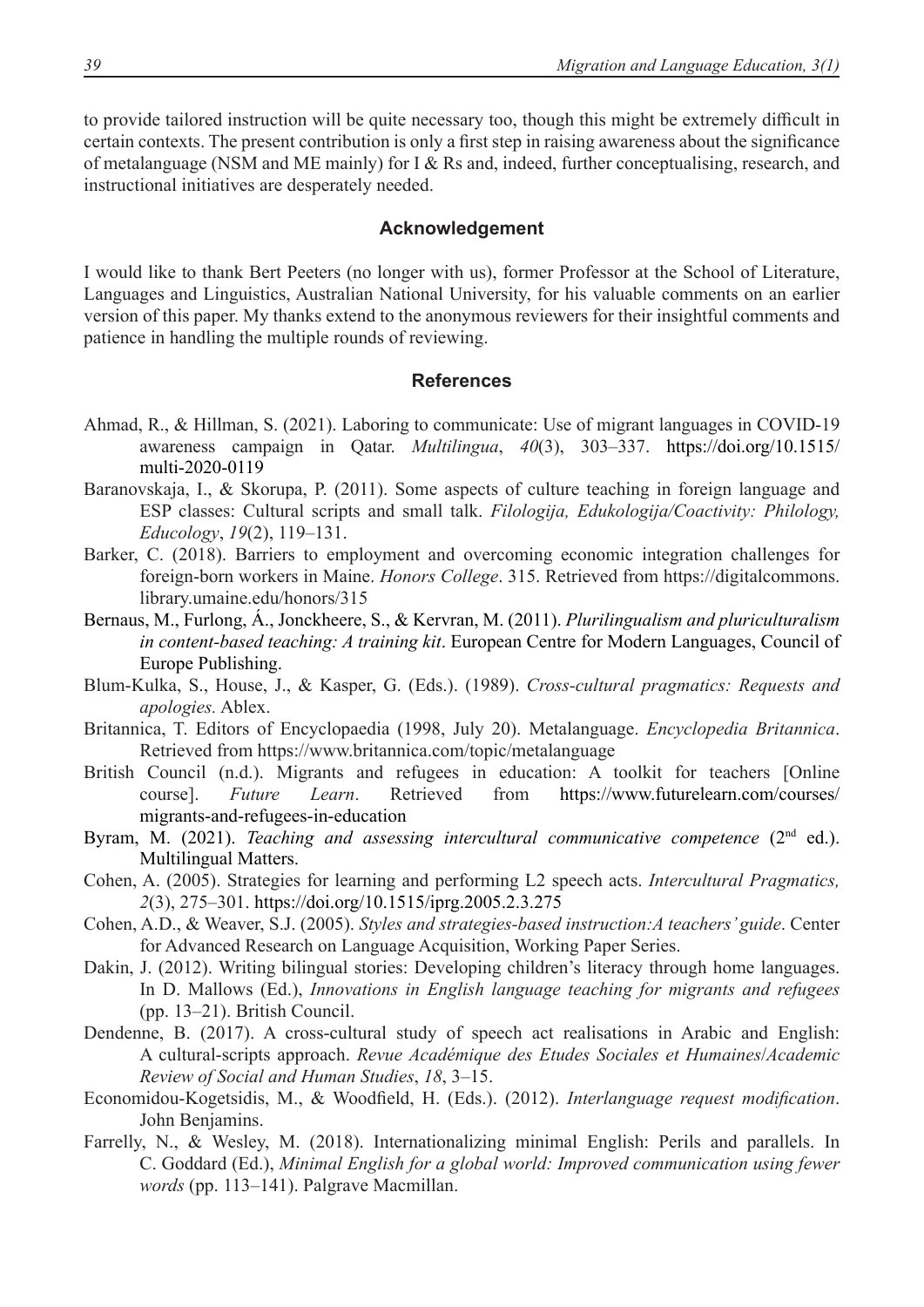- García, O., & Kleyn, T. (Eds.). (2016). *Translanguaging with multilingual students: Learning from classroom moments.* Routledge.
- Goddard, C. (2004). Cultural scripts: A new medium for ethnopragmatic instruction. In M. Achard, & S. Niemeier (Eds.), *Cognitive linguistics, second language acquisition, and foreign language* (pp. 145–165). Mouton De Gruyter.
- Goddard, C. (2009). Cultural scripts: Applications to language teaching and intercultural communication. *China Pragmatics Association (CPrA) Conference* (pp. 105–119). Wuhan University.
- Goddard , C. (2018). Minimal English: The science behind it. In C. Goddard (Ed.), *Minimal English for a global world: Improved communication using fewer words* (pp. 29–70). Palgrave McMillan.
- Goddard, C., & Wierzbicka, A. (2004). Cultural scripts: What are they and what are they good for? *Intercultural Pragmatics, 1*(2), 153–166.<https://doi.org/10.1515/iprg.2004.1.2.153>
- Goddard, C., & Wierzbicka, A. (2007). Semantic primes and cultural scripts in language learning and intercultural communication. In S. Farzad & P. Gary (Eds.), *Applied cultural linguistics* (pp. 105–124). John Benjamins.
- Goddard, C., & Wierzbicka, A. (2014). *Words and meanings: Lexical semantics across domains, languages and cultures.* Oxford University Press.
- Goddard, C., & Wierzbicka, A. (2015). What is minimal English [and how to use it]. *Global English, Minimal English Symposium* (pp. 1–13). ANU, Canberra.
- Goddard, C., & Wierzbicka, A. (2018). Minimal English and how it can add to global English. In C. Goddard (Ed.), *Minimal English for a global world: Improved communication using fewer words* (pp. 5–27). Palgrave Macmillan.
- Hill, J. (2020). *Teaching English to refugees and immigrants with low literacy in their native language and limited English proficiency (using the Language Experience Approach)* (Publication No. 983) [Master's thesis, University of San Francisco]. Master Projects and Capstones. Retrieved from <https://repository.usfca.edu/capstone/983>
- International Rescue Committee. (2018, December 11). *Migrants, asylum seekers, refugees and immigrants: What's the difference?* Retrieved from [https://www.rescue.org/article/](https://www.rescue.org/article/migrants-asylum-seekers-refugees-and-immigrants-whats-difference) [migrants-asylum-seekers-refugees-and-immigrants-whats-difference](https://www.rescue.org/article/migrants-asylum-seekers-refugees-and-immigrants-whats-difference)
- Jabo, A., & Tchamakdji, F. (2018, March 01). Matha yaf'alu al-laji'una fi fatrati al-intidhar qabla bad' marhaleh jadideh [What the refugees do during the waiting period before the start of a new phase?]. *Infomigrants*. Retrieved from <https://www.infomigrants.net/ar/post/7132/>
- Karimnia, A. (2012). A cross-cultural approach to contrasting offers in English and Persian. *World Applied Sciences Journal*, *16*(2), 280–289.
- Karimnia, A., & Afghari, A. (2010). On the applicability of cultural scripts in teaching L2 compliments. *English Language Teaching*, *3*(3), 71–80.
- Krumm, H., & Plutzar, V. (2008). Tailoring language provision and requirements to the needs and capacities of adult migrants. In *Linguistic Integration of Adult Migrants (LIAM)*. Council of Europe Portal. Retrieved from [https://rm.coe.int/CoERMPublicCommonSearchServices/](https://rm.coe.int/CoERMPublicCommonSearchServices/DisplayDCTMContent?documentId=09000016802fc1c8) [DisplayDCTMContent?documentId=09000016802fc1c8](https://rm.coe.int/CoERMPublicCommonSearchServices/DisplayDCTMContent?documentId=09000016802fc1c8)
- Lebbal, F., & Atamna, E. (2018). The cultural script approach: A praxis of an intercultural pragmatic oriented pedagogy. *El-Ihya Journal*, *18*(21), 519–544.
- Lenchu, I., & Ahmed, A. (2019). Are the speech acts of EFL learners really direct? The case of requests in the Omani EFL context. *SAGE Open*, 1–13.<https://doi.org/10.1177/2158244018825018>
- LoCastro, V. (2012). *Pragmatics for language educators: A sociolinguistic perspective*. Routledge.
- Mallows, D. (2012). Introduction. In D. Mallows (Ed.), *Innovations in English language teaching for migrants and refugees* (pp. 3–10). British Council.
- Marini, M.G. (2016, July 26). The natural semantic metalanguage: Interview to Anna Wierzbicka*. Chronicle of Healthcare and Narrative Medicine, EUNAMES*. Retrieved from [http://www.](http://www.medicinanarrativa.eu/the-natural-semantic-metalanguage-interview-to-anna-wierzbicka) [medicinanarrativa.eu/the-natural-semantic-metalanguage-interview-to-anna-wierzbicka](http://www.medicinanarrativa.eu/the-natural-semantic-metalanguage-interview-to-anna-wierzbicka)